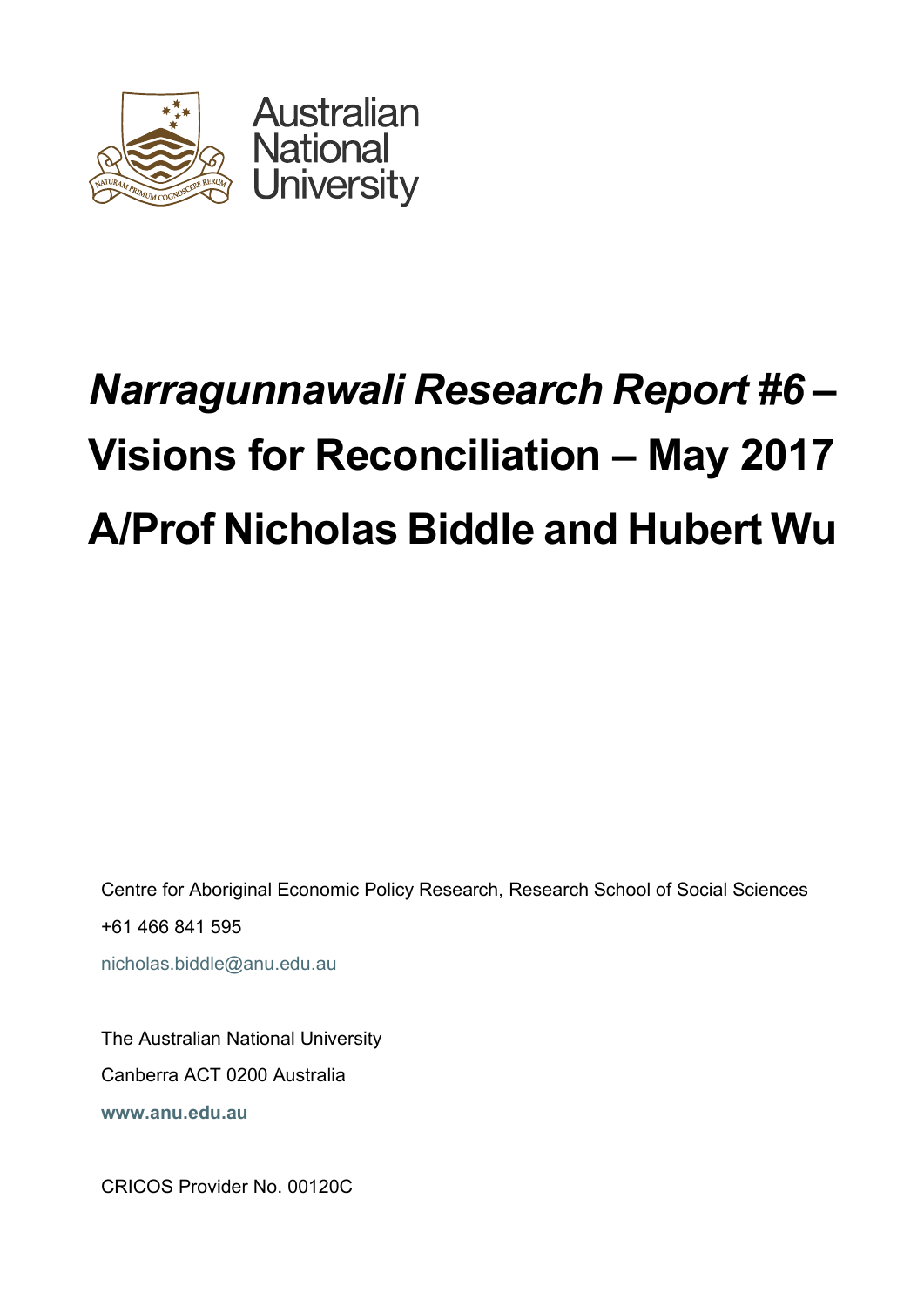# **Contents**

| Reconciliation in the classroom, around the school and with the community - Summary |  |
|-------------------------------------------------------------------------------------|--|
| Reconciliation in the classroom, around the school and with the community – Factors |  |
| Visions for Reconciliation – Analysing statements within Narragunnawali 18          |  |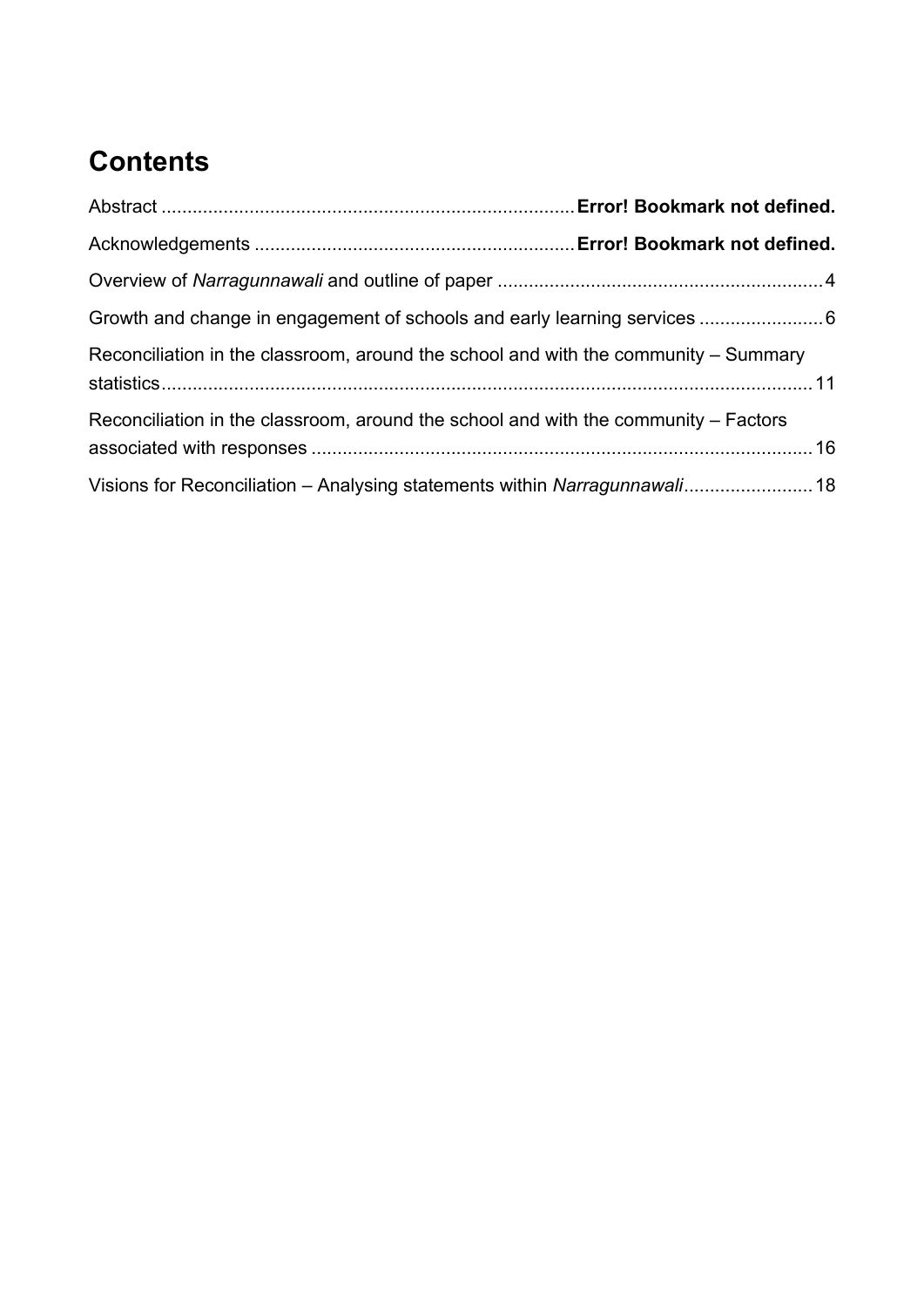## **Abstract**

*Narragunnawali: Reconciliation in Schools and Early Learning* is a national program designed and implemented by Reconciliation Australia. The aim of this current paper is to update the analysis of the factors associated with participation in a Reconciliation Action Plan (RAP), update the responses to a whole-school or early learning service Reflection Survey (RS), as well as outline a set of preliminary findings related to the Vision for Reconciliation statements provided by RAP Working Groups.

## **Acknowledgements**

The analysis presented in this paper was supported by funds and data from Reconciliation Australia as part of an evaluation of the program. While this support, and comments on an earlier version of this paper were greatly appreciated, the results presented should be attributed to the author only.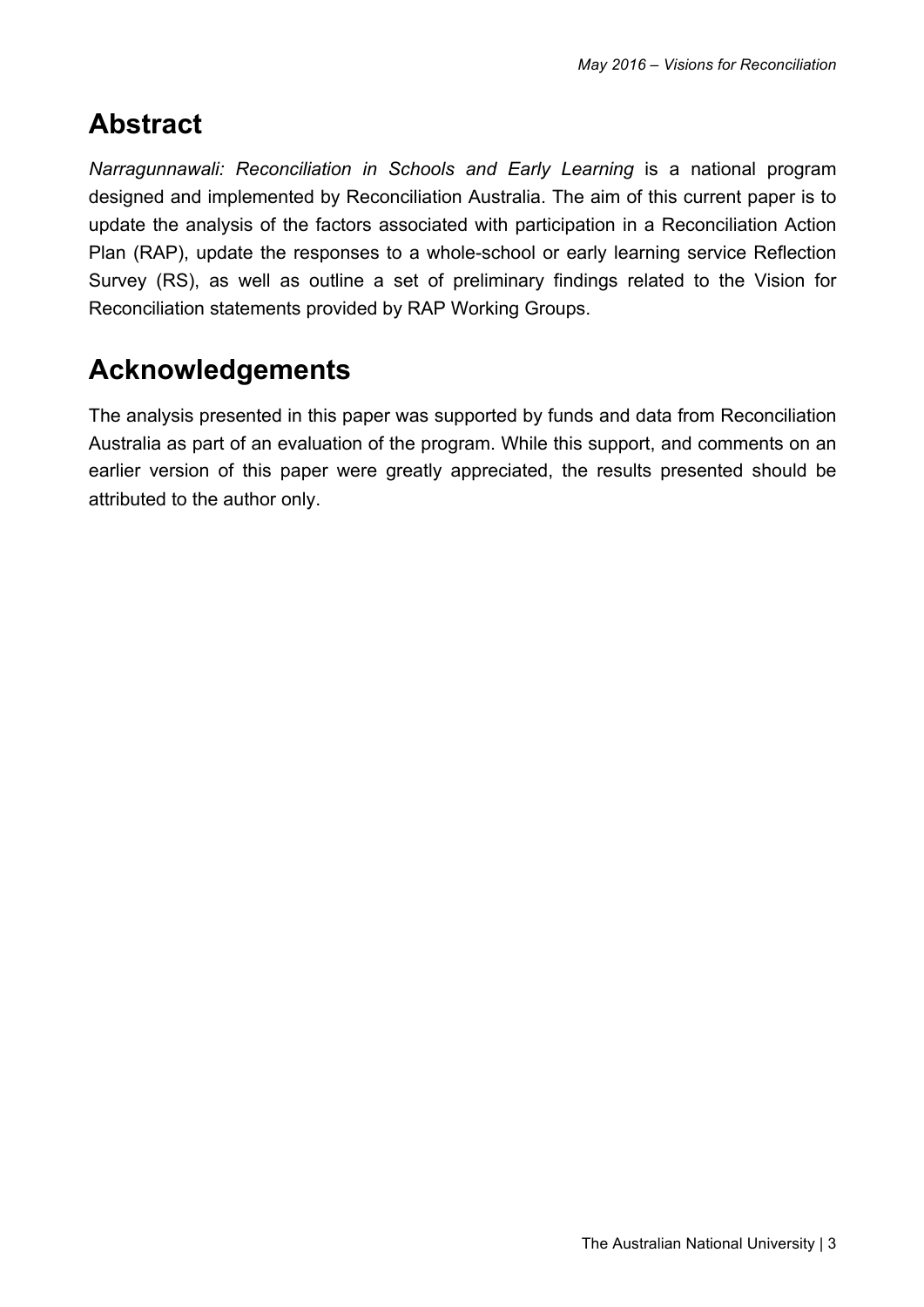## **Overview of** *Narragunnawali* **and outline of paper**

*Narragunnawali: Reconciliation in Schools and Early Learning* is a national program designed and implemented by Reconciliation Australia. *Narragunnawali* (pronounced narragunna-wally) is a word from the language of the Ngunnawal people meaning alive, wellbeing, coming together and peace. The program is designed to support all Australian schools and early learning services in developing a higher level of knowledge and pride in Aboriginal and Torres Strait Islander histories, cultures and contributions. The program is designed to be delivered at the whole-school or early learning service level, with benefits for all students and staff, as well as for the wider community.

In a previous set of analysis (*Narragunnawali Research Report #1 - Factors associated with developing a RAP*), the ANU looked at the factors associated with whether a school or early learning service has commenced a Reconciliation Action Plan (RAP) as of November 19th, 2015. The aim was to identify types of schools and early learning services that may not have engaged at the same rate as other schools or early learning services (all else being equal) and therefore areas where Reconciliation Australia might consider focusing additional attention. At the time of the report, educational institutions that engaged at a slower rate included infants/primary schools, preschools, education institutions outside of major cities, those in areas with high migrant populations or low Indigenous populations and those in relatively disadvantaged areas. There were, however, no differences between Independent schools and Government schools once other characteristics had been controlled for, although both had lower probabilities than Catholic schools.

A second report (*Narragunnawali Research Report #2 - Reconciliation in the classroom, around the school or early learning service, and with the community*) focused on those schools or early learning services that had commenced a RAP (a key focus of *Narragunnawali*), and analysed the responses to an initial whole-school or early learning service Reflection Survey (RS). A number of key findings emerged from the analysis. First, there was a considerable degree of uncertainty amongst the RAP Working Group (who filled out the survey) and what was happening within the school or early learning service. A second major finding was that there was a strong relationship between some of the key measures. For example, those schools or early learning services that display a flag are much more likely to have teachers that have completed cultural competency, proficiency or awareness training and are more likely to Acknowledge Country at events at the school or early learning service. Those schools or early learning services where teachers feel knowledgeable about local Aboriginal and Torres Strait Islander histories and cultures are more likely to be involved in activities with the local Aboriginal and Torres Strait Islander community. The final finding was that there are other characteristics that predict reconciliation activities and outcomes. These point to areas of existing strength, as well as where things can be built on.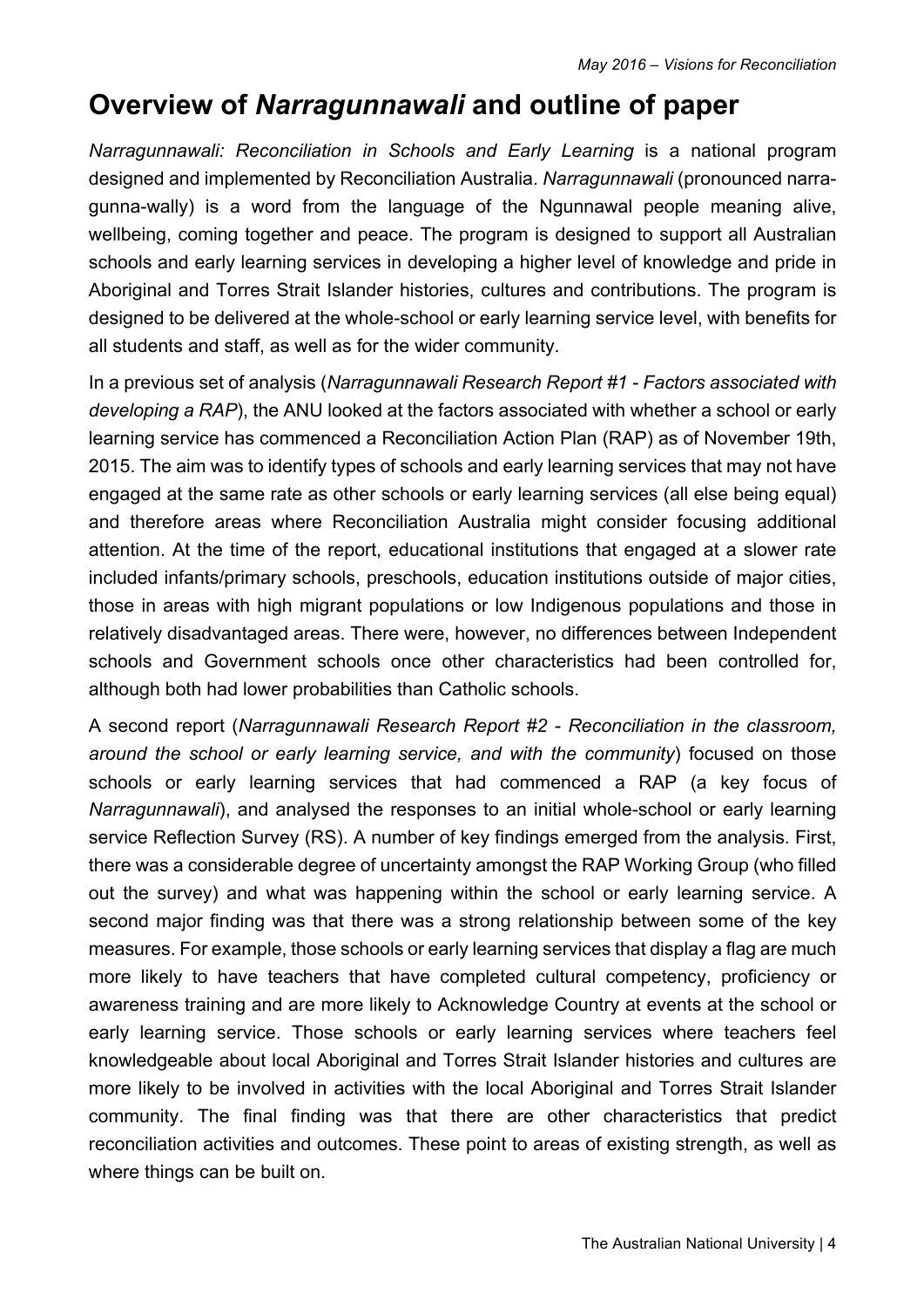The third report (*Narragunnawali Research Report #3: Reconciliation in Schools and Early Learning – Preparing for data collection*) updated some of the previous analysis and outlined a data collection strategy to augment the analysis of data collected as part of the process of developing a RAP. That report highlighted a very rapid growth in participation in the program, as well as some changes in the factors associated with participation in a RAP. That paper also outlined a proposal for qualitative and quantitative data collection as part of the evaluation of *Narragunnawali*. The quantitative data collection will be combined with a randomised promotion design in order to identify as best as possible the effects of the program. The qualitative interviews will focus on the implementation of the program and associated early learnings.

The fourth report (*Narragunnawali Research Report #4 – The process of developing Reconciliation Action Plans (RAPs)*) provided an overview of the factors associated with completing the requirement for the RAP. Most of the analysis for this project has focused on whether the school or early learning service had commenced a RAP. However, this is only the first step in the engagement process. Once a Working Group has been created, the school or early learning service should then undertake the Reflection Survey, create a Vision for Reconciliation, then identify and undertake a set of Actions, including at least 14 that are considered a minimum requirement. Once this has occurred, the RAP is recorded as being complete. There were some factors associated with the probability of completion (for those who have commenced). Catholic and Independent schools (in particular) are more likely to have completed than Government schools. Primary schools are more likely to have completed than secondary schools. There were, however, no differences by the area in which the school is located, or the State/Territory.

The fifth report (Narragunnawali Research Report #5 – Preliminary data collection findings) presented preliminary findings from the data collection outlined in Research Report #3. The aim of that report was to document the initial findings from the Baseline Reconciliation in Schools and Early Learning Services Survey and to summarise the initial findings from the qualitative interviews of RAP participants and stakeholders. Across the case studies (and the interviews with educational institutions) there was a generally and genuinely positive view towards *Narragunnawali* and RAPs. It was felt that they either provided a framework to embed and expand on existing activities, or as an impetus to undertake activities that had been seen as important, but for which those involved in the school or early learning service did not know how to get started. There were, however, a number of barriers to a more successful engagement with *Narragunnawali* that were identified as part of the interviews. The most common of these were no knowledge of Aboriginal or Torres Strait Islander families that were attending the school or early learning service; difficulty in bringing together a committee with staff buy-in needed; personal beliefs of individual staff members, with some seeing RAPs as 'another thing' they have to do; not knowing how they can embed Aboriginal and Torres Strait Islander cultures and histories throughout the curriculum, and a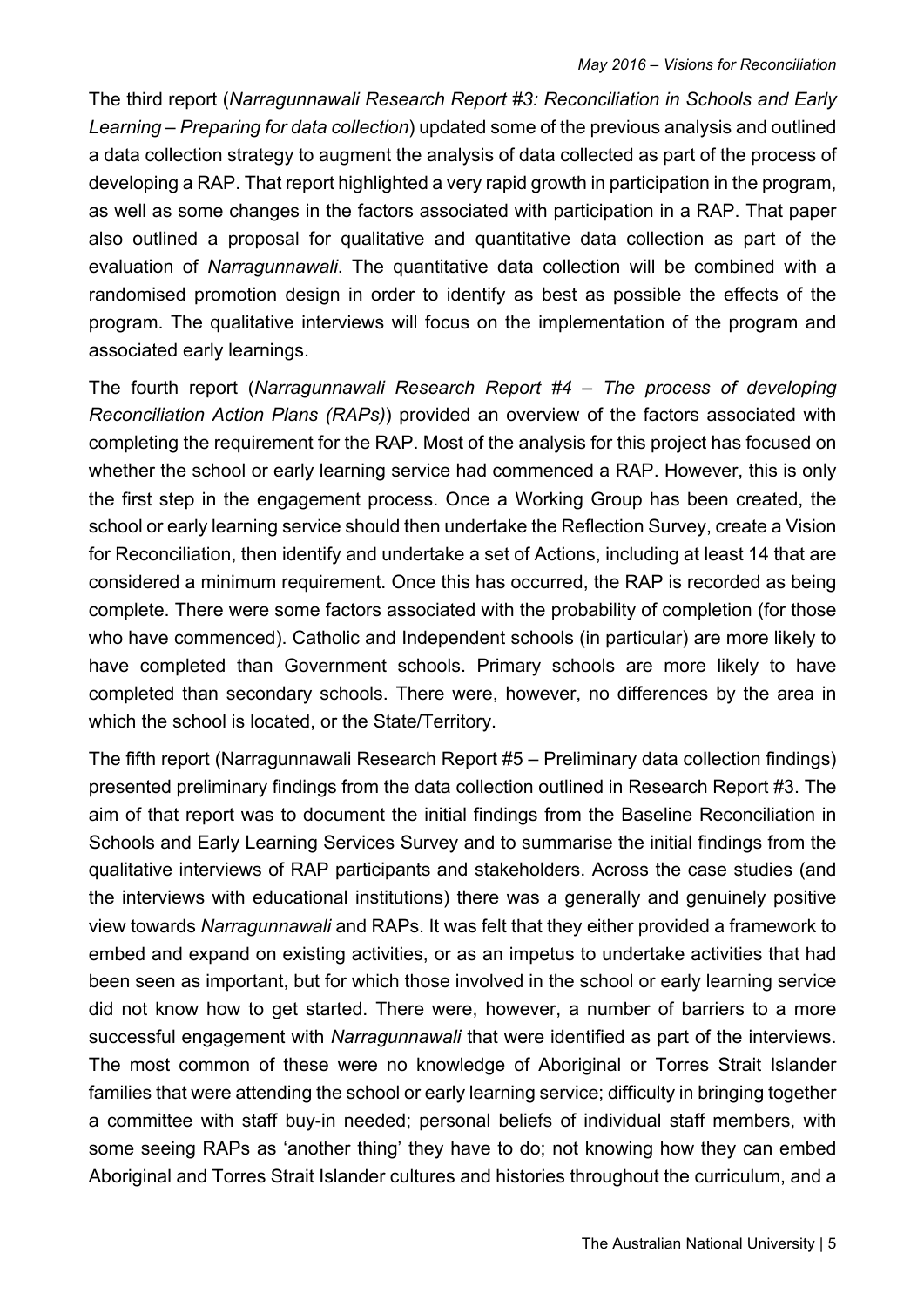repeated fear of getting it wrong, or not doing it respectfully; and a lack of time to develop the RAP.

This latest report updates two sets of analysis - the factors associated with participation in a Reconciliation Action Plan (RAP) as well as the responses to a whole-school or early learning Service Reflection Survey (RS). The major new set of analysis, however, relates to a mix of qualitative and quantitative analysis of the Vision for Reconciliation statements, provided as one of the activities within a RAP by 633 schools and early learning centres.

## **Growth and change in engagement of schools and early learning services**

*Narragunnawali* was introduced in 2014 to a small number of schools and early learning services. Analysis for this project commenced in September 2015 at which time there were 357 schools and early learning services that were recorded as having engaged with a RAP. On April 6th 2017, an updated version of the online platform for *Narragunnawali* was launched (Version 2.0). At that stage there were 1,230 schools engaged, whereas by the 16<sup>th</sup> of May 2017 when data for this paper was made available, this had increased to 1,275 schools and early learning services (see Figure 1).

#### **Figure 1 Number of schools and early learning services engaged with a RAP – September 2015 to May 2017**



One way to understand the change in schools and early learning services that have been participating in *Narragunnawali* is to re-run the analysis on the factors associated with participation using the data from April  $4<sup>th</sup>$  2017. Like with the previous analysis, the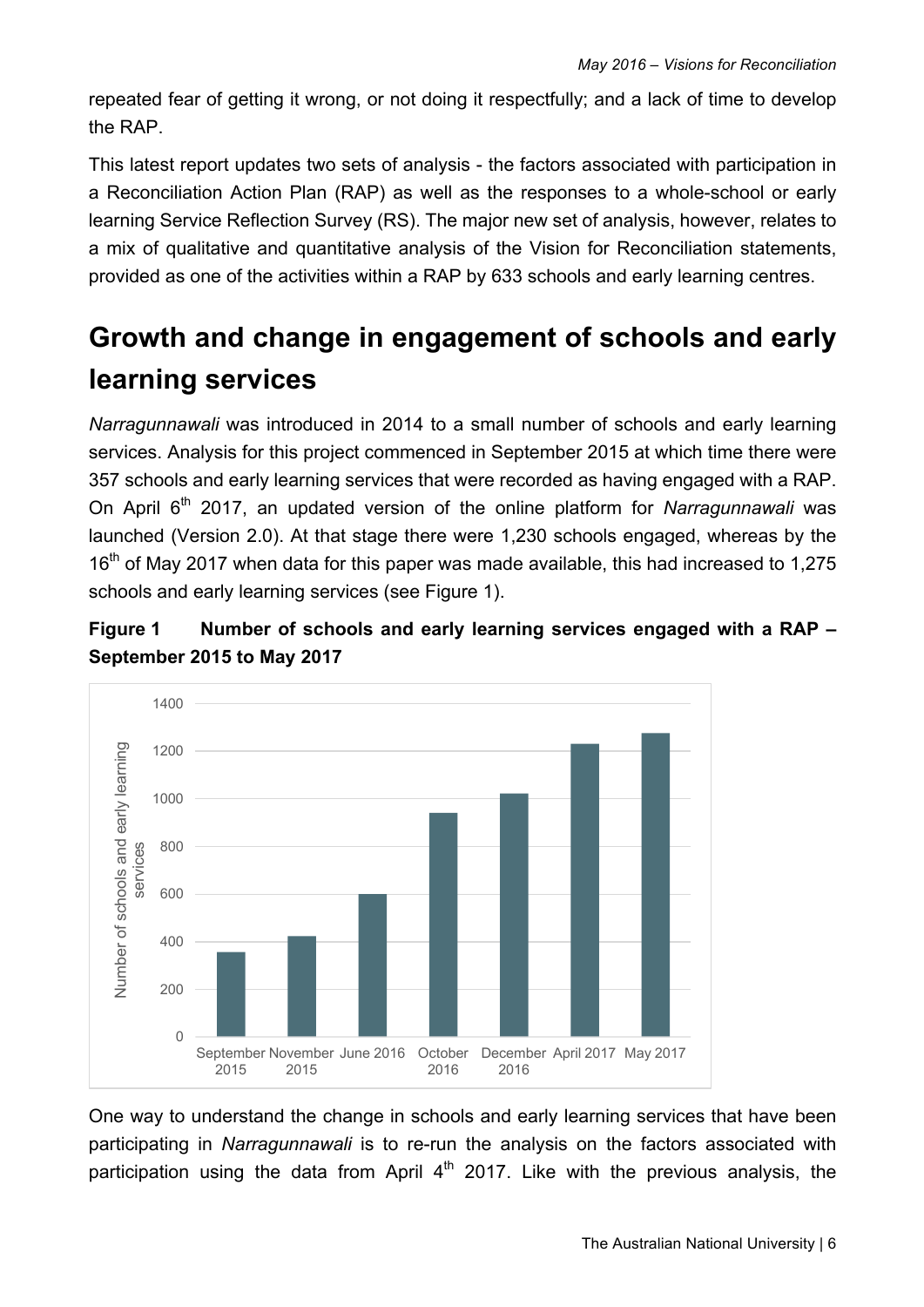dependent variables is binary – taking on a value of one if the school or early learning service has commenced a RAP and zero if it has not.

Like with previous analyses, in order to analyse the factors associated with commencing a RAP, a regression-style analysis is used. Specifically, we consider whether a particular variable is associated or correlated with having a RAP whilst holding constant or abstracting from all other variables in the model. For example, we know that Catholic or Independent schools are more likely to be Secondary schools than Infants/Primary schools. In our analysis, we look at whether Catholic or Independent schools are more likely to have a RAP than a Government school regardless of whether the school is an Infants/Primary or Secondary one. Similarly, we look at the association between the Indigenous share of the area and having a RAP for a given level of remoteness. This is not quite a causal relationship, as there are other unobserved characteristics that aren't in the model. But it is getting closer to a direct association.

We present the results in Table 1 as marginal effects or the difference in probability of having a RAP compared to a school or early learning service with the base case characteristics. Results from Research Report #1 (November 2015) are presented in the first two columns, the results from Research Report #2 (June 2016) data is available in the third and fourth columns, the results from Research Report #4 (October 2016) is available in the fifth and sixth columns, results Research Report #5 (December 2016) is available in the next two columns, with the final two columns containing the results from just before the updated *Narragunnawali* online platform went live (April 2017).

The base case characteristics are described underneath the table. The marginal effects for the binary variables are then expressed as the difference between a school or early learning service with that characteristic and a school or early learning service with the base case characteristics whilst holding all else constant. The marginal effects for the continuous variables are expressed as the difference in probability from a one-unit change in that variable. The statistical significance of the relationship is given in the final column, as described underneath the table.

The results show a general level of stability in the factors associated with participation in *Narragunnawali*, at least since mid 2016. The factors associated with participation had not changed markedly from previous analysis, with higher rates of participation amongst: Catholic schools (as opposed to Government Schools); Child care Centres (as opposed to preschools)<sup>1</sup>; Boarding Schools; those in areas with relatively high Indigenous populations;

 $1$  There is some uncertainty around the difference between a preschool and a child care centre, with the distinction often hard to make at an individual early learning service. In general, preschools have a greater focus on the delivery of early learning curricula and tend to deliver services to children in the year or two before full-time schooling. Child care centres tend to provide services to a greater age range of students, over a greater number of hours per day. It should be noted, however, that many child care centres deliver preschool programs, and many preschools provide after school care.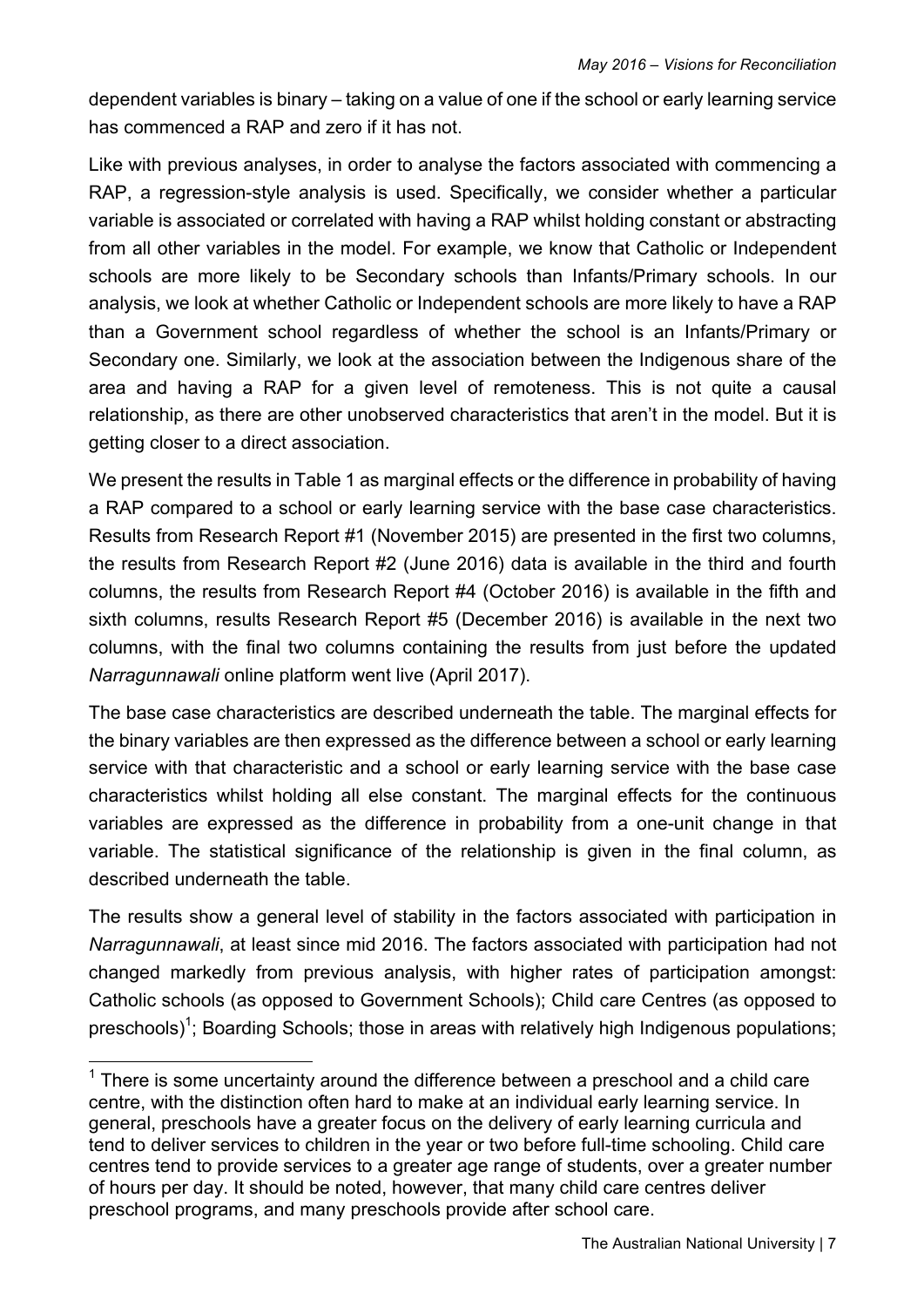those in relatively advantaged areas; and schools and early learning services in South Australia, the ACT, and Queensland.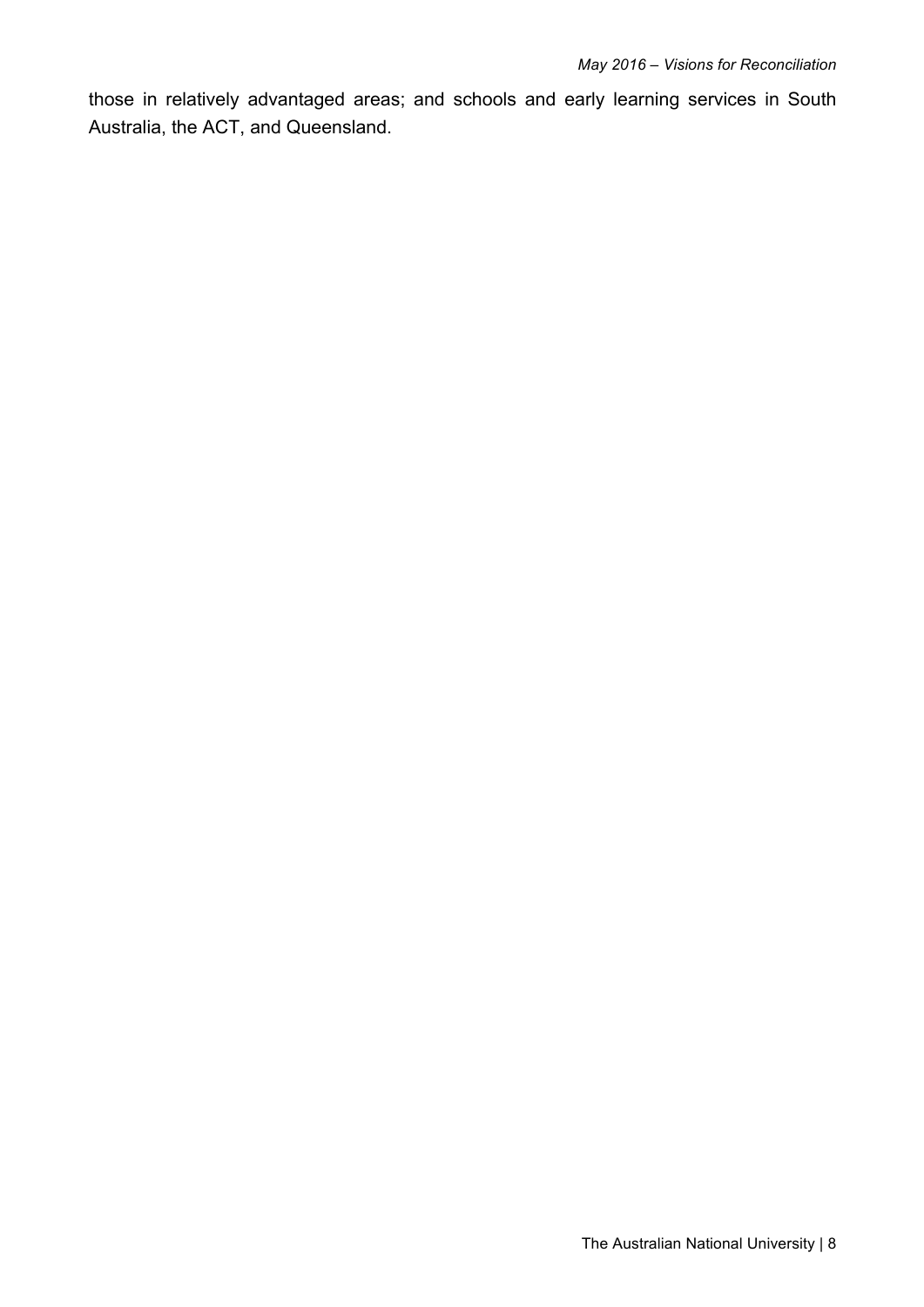| Variable name                          |                 | <b>November 2015 results</b> |                 | June 2016 results |           | <b>October 2016 results</b> |                 | December 2016 results |                 | <b>April 2016 Results</b> |
|----------------------------------------|-----------------|------------------------------|-----------------|-------------------|-----------|-----------------------------|-----------------|-----------------------|-----------------|---------------------------|
|                                        | <b>Marginal</b> | Significance                 | <b>Marginal</b> | Significance      | Marginal  | Significance                | <b>Marginal</b> | Significance          | <b>Marginal</b> | Significance              |
|                                        | effect          |                              | effect          |                   | effect    |                             | effect          |                       | effect          |                           |
| Catholic school                        | 0.0135          | $***$                        | 0.0154          | $***$             | 0.0161    | $***$                       | 0.0172          | $***$                 | 0.0259          | $***$                     |
| Independent school                     | $-0.0027$       |                              | $-0.0038$       |                   | $-0.0055$ |                             | $-0.0025$       |                       | $-0.0007$       |                           |
| Special school                         | $-0.0084$       |                              | $-0.0129$       | $\ast$            | $-0.0115$ | $\ast$                      | $-0.0127$       | $\ast$                | $-0.0161$       | $***$                     |
| Child care centre                      | 0.0022          |                              | 0.0025          |                   | 0.0134    | ***                         | 0.0149          | ***                   | 0.0190          | $***$                     |
| Preschool                              | $-0.0087$       | ***                          | $-0.0104$       | ***               | $-0.0053$ |                             | $-0.0046$       |                       | $-0.0024$       |                           |
| Combined year levels                   | 0.0253          | ***                          | 0.0339          | ***               | 0.0314    | $***$                       | 0.0265          | ***                   | 0.0248          | ***                       |
| Secondary school                       | 0.0142          | ***                          | 0.0196          | ***               | 0.0221    | ***                         | 0.0226          | ***                   | 0.0207          | ***                       |
| Single sex school                      | $-0.0001$       |                              | 0.0046          |                   | 0.0084    | $***$                       | 0.0091          | $***$                 | 0.0118          | ***                       |
| Boarding school                        | 0.0272          | $***$                        | 0.0301          | ***               | 0.0324    | ***                         | 0.0383          | ***                   | 0.0416          | ***                       |
| School in inner regional Australia     | $-0.0021$       |                              | 0.0015          |                   | 0.0039    |                             | 0.0045          |                       | 0.0043          |                           |
| School in outer regional Australia     | $-0.0101$       | $***$                        | $-0.0127$       | ***               | $-0.0130$ | ***                         | $-0.0124$       | ***                   | $-0.0108$       | ***                       |
| School in remote or very remote        |                 |                              |                 |                   |           |                             |                 |                       |                 |                           |
| Australia                              | $-0.0097$       | ***                          | $-0.0140$       | ***               | $-0.0172$ | ***                         | $-0.0183$       | ***                   | $-0.0164$       | ***                       |
| Per cent of area identified as being   |                 |                              |                 |                   |           |                             |                 |                       |                 |                           |
| Indigenous                             | 0.0003          | ∗                            | 0.0004          | $***$             | 0.0004    | $\ast$                      | 0.0004          | $***$                 | 0.0003          |                           |
| Per cent of area born overseas         | $-0.0002$       |                              | 0.0000          |                   | 0.0001    |                             | 0.0000          |                       | 0.0001          |                           |
| <b>SEIFA</b><br>advantage/disadvantage |                 |                              |                 |                   |           |                             |                 |                       |                 |                           |
| percentile of area*                    | 0.0001          | ***                          | 0.0002          | ***               | 0.0001    | $***$                       | 0.0001          | ***                   | 0.0002          | ***                       |
| Victoria                               | 0.0015          |                              | $-0.0048$       | $***$             | 0.0009    |                             | 0.0011          |                       | $-0.0004$       |                           |
| Queensland                             | 0.0131          | ***                          | 0.0079          | $***$             | 0.0112    | ***                         | 0.0133          | ***                   | 0.0153          | $***$                     |
| South Australia                        | 0.0284          | ***                          | 0.0343          | ***               | 0.0581    | ***                         | 0.0669          | ***                   | 0.0693          | $***$                     |
| Western Australia                      | $-0.0023$       |                              | $-0.0097$       | ***               | $-0.0081$ | $***$                       | $-0.0070$       | $***$                 | $-0.0103$       | $***$                     |
| Tasmania                               | $-0.0045$       |                              | $-0.0118$       | ∗                 | $-0.0117$ | ∗                           | $-0.0118$       |                       | $-0.0083$       |                           |
| <b>Northern Territory</b>              | 0.0159          |                              | 0.0057          |                   | 0.0045    |                             | 0.0024          |                       | $-0.0050$       |                           |
| <b>Australian Capital Territory</b>    | 0.0757          | ***                          | 0.0719          | ***               | 0.0671    | ***                         | 0.0639          | ***                   | 0.0619          | ***                       |
| Predicted probability of base case     | 0.0138          |                              | 0.0213          |                   | 0.0244    |                             | 0.0251          |                       | 0.0285          |                           |
| Pseudo R-Squared                       | 0.0771          |                              | 0.0609          |                   | 0.0514    |                             | 0.0533          |                       | 0.0525          |                           |
| Sample size                            | 19,953          |                              | 19,953          |                   | 19,961    |                             | 19,961          |                       | 19,982          |                           |

#### **Table 1 Factors associated with engagement with a RAP – Early and new adopters**

Note: The base case school is a Government, Infants/Primary, that is co-ed and does not provide boarding and located in a major city. The base-case school has the average values for the three continuous variables from Table 1 in Research Report #1. A higher value for the SEIFA advantage/disadvantage index represents a more socioeconomically advantaged area. Those coefficients that were statistically significant at the 1% level of significance are labelled \*\*\*, those significant at the 5% level of significance only are labelled \*\*, and those significant at the 10% level of significance only are labelled \*.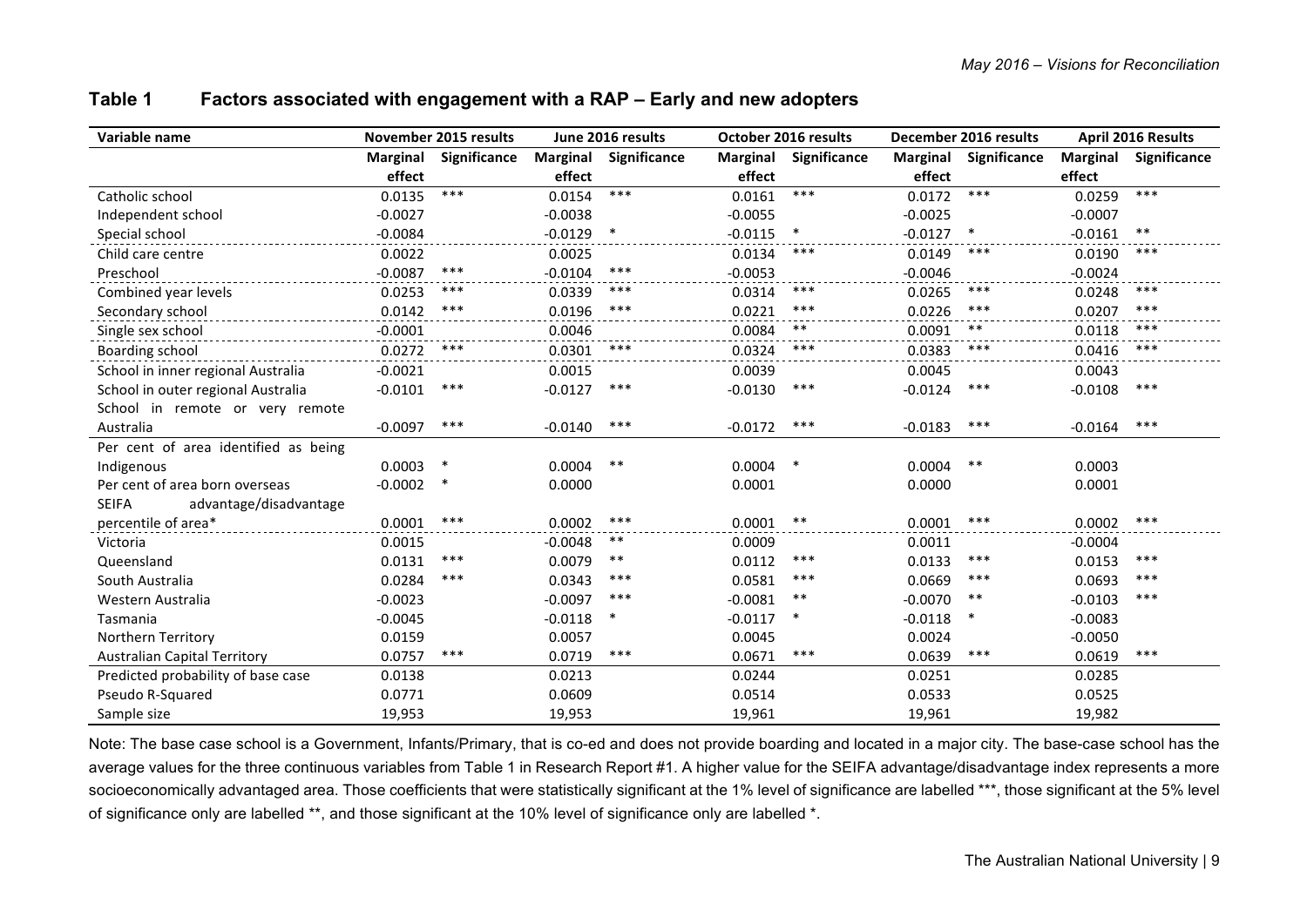A full analysis of changes in participation in *Narragunnawali* since the introduction of the updated platform will be included in the next Research Report (#7). However, an initial analysis suggests that those schools and early learning services that compared to those that had commenced a RAP on the previous platform, those that have commenced a RAP between April  $5<sup>th</sup>$  and May 16<sup>th</sup> (inclusive), were more likely to be special schools, early learning services, in relatively advantaged areas, and in the Northern Territory (compared to New South Wales), but less likely to be in South Australia<sup>2</sup>

Looking back over the life of the first version of the platform for *Narragunnawali* (Version 1.0), it is possible to identify patterns of change through time. Figure 2 looks at a limited set of characteristics of schools and early learning services, and gives the proportion with that characteristic for institutions that commenced a RAP prior to April 2016, between April 2016 and September 2016, and between October 2016 and April 2017.

### **Figure 2 Characteristics of schools and early learning services engaged with a RAP – By engagement data**

 $2$  Discussions with Reconciliation Australia suggest that there has been a recent issue in delivering automated emails to Government schools in SA (they are getting caught up in the spam filter). This has affected approximately 250 individual users and may explain why there has been a slightly lower level of activity in that jurisdiction.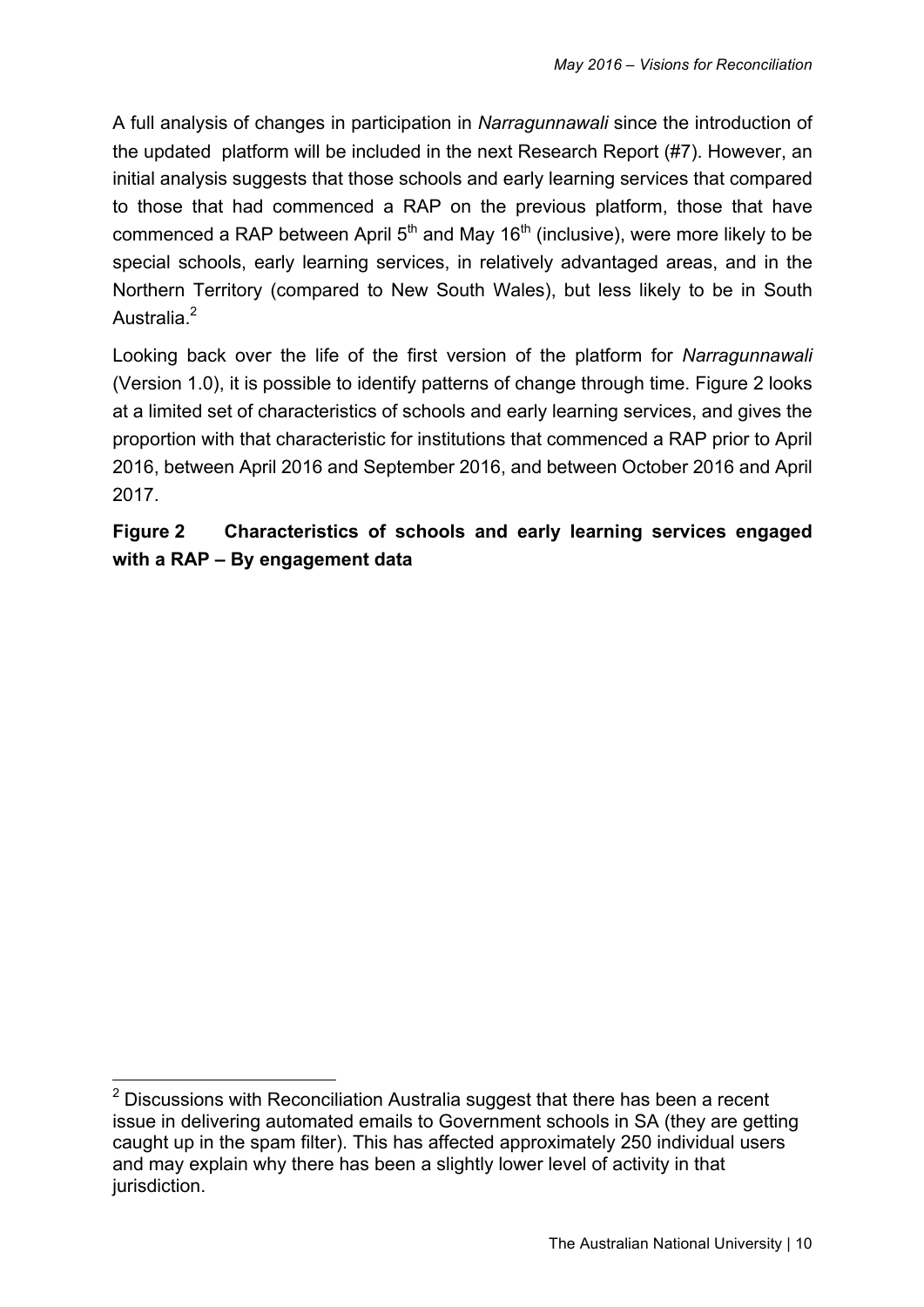

Figure 2 shows a number of changes in the types of schools or early learning services that have engaged with a RAP across the first few years of the program. The first group of schools and early learning services (March 2016 or prior) were much more likely to be Catholic or Independent schools than the more recent institutions. In the year prior leading up to the creation of the new platform, however, there were a much higher percentage of Child Care Centres or Preschools, with far more than half of the two recent cohorts being in the early learning sector.

## **Reconciliation in the classroom, around the school and with the community – Summary statistics**

One aim of this current paper is to focus on those schools or early learning services that have commenced a RAP, and analyse the responses to a *whole*-*school or early learning Service Reflection Survey* (RS)*.* The survey was designed by Reconciliation Australia (with assistance from the ANU) to assist RAP Working Groups<sup>3</sup> (RAPWGs)

 $3$  The RAPWG is responsible for setting up and leading the RAP and ensuring that it becomes part of the school and early learning service culture. It must include:

<sup>•</sup> People from the local Aboriginal and/or Torres Strait Islander community

<sup>•</sup> Principal/Director or executive-level membership or support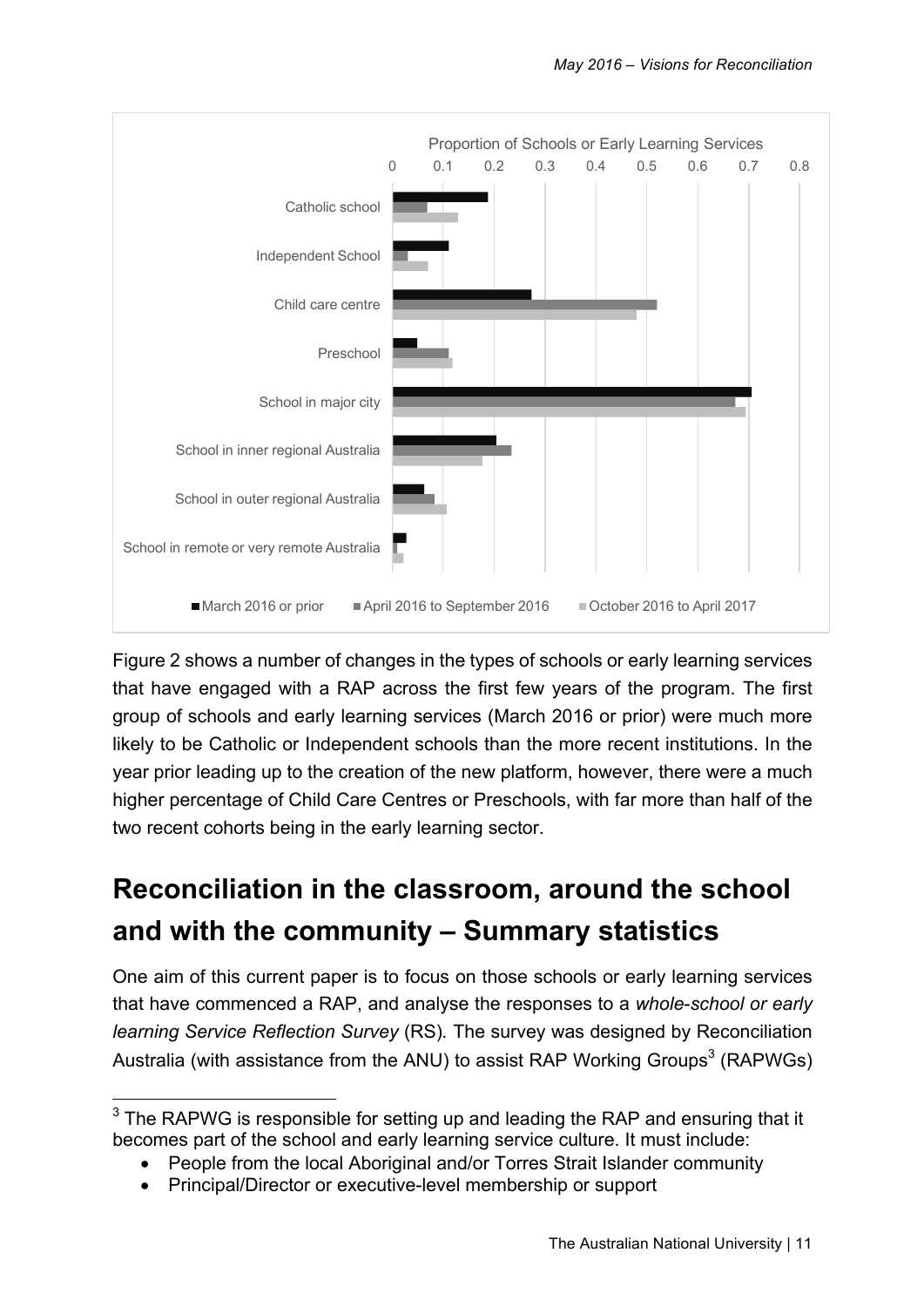to reflect on the current state of reconciliation in their school or early learning service as one of the first steps in developing a RAP. The RS looks at the three main spheres of the school or early learning service – in the classroom, around the school and with the community. There are 24 questions in total. While the RS was designed as a tool for schools and early learning services, it still has significant analytical use.

Report #2 looked at data from 247 schools and early learning services that had completed the survey (as of  $11<sup>th</sup>$  March, 2016). In this paper, we have information on 757 schools and early learning services that had completed the survey (as of the  $5<sup>th</sup>$ of April 2017). The latter will include the original sample of schools, with a subset of schools from the former potentially having changed their responses in the intervening period.

In Report #2, we identified six key binary variables that were the focus of the analysis. The results presented in this paper look at the relationship between these six key variables and how they are changing through time. These variables were chosen to be representative of in classroom, around school and with community issues. To make them comparable, they have been converted into a set of binary variables, with a value of one representing the all, most, or often category or categories, and a value of zero representing the unsure, no, or sometimes categories. Full details are given in Table 2, with percentages for the March 2016 data extraction, as well as the April 2017 extraction.

The results show a large change in the percentage of schools and early learning services that were recorded in the yes category for the main binary variables. For the first of these (regularly using resources), there was an increase from 25.6 per cent to 28.2 per cent in the respective set of institutions. There was an even larger increase in the per cent of schools and early learning centres that said that their staff had undertaken cultural competency, proficiency or awareness training (38.1 per cent to 56.6 per cent).

Two of the variables (knowledge and flag) stayed more or less the same through time, whereas there were quite large declines in the per cent of schools and early learning services that reported they acknowledge country (29.1 per cent to 13.7 per cent), and are involved in activities with the local Aboriginal and Torres Strait Islander community (11.2 per cent to 6.6 per cent).

It is very important to not interpret these findings as either positive or negative per se. They do not reflect changes in individual schools, but rather in the mix of schools

 $\overline{a}$ 

<sup>•</sup> Teachers and educators

<sup>•</sup> Parent and wider community representatives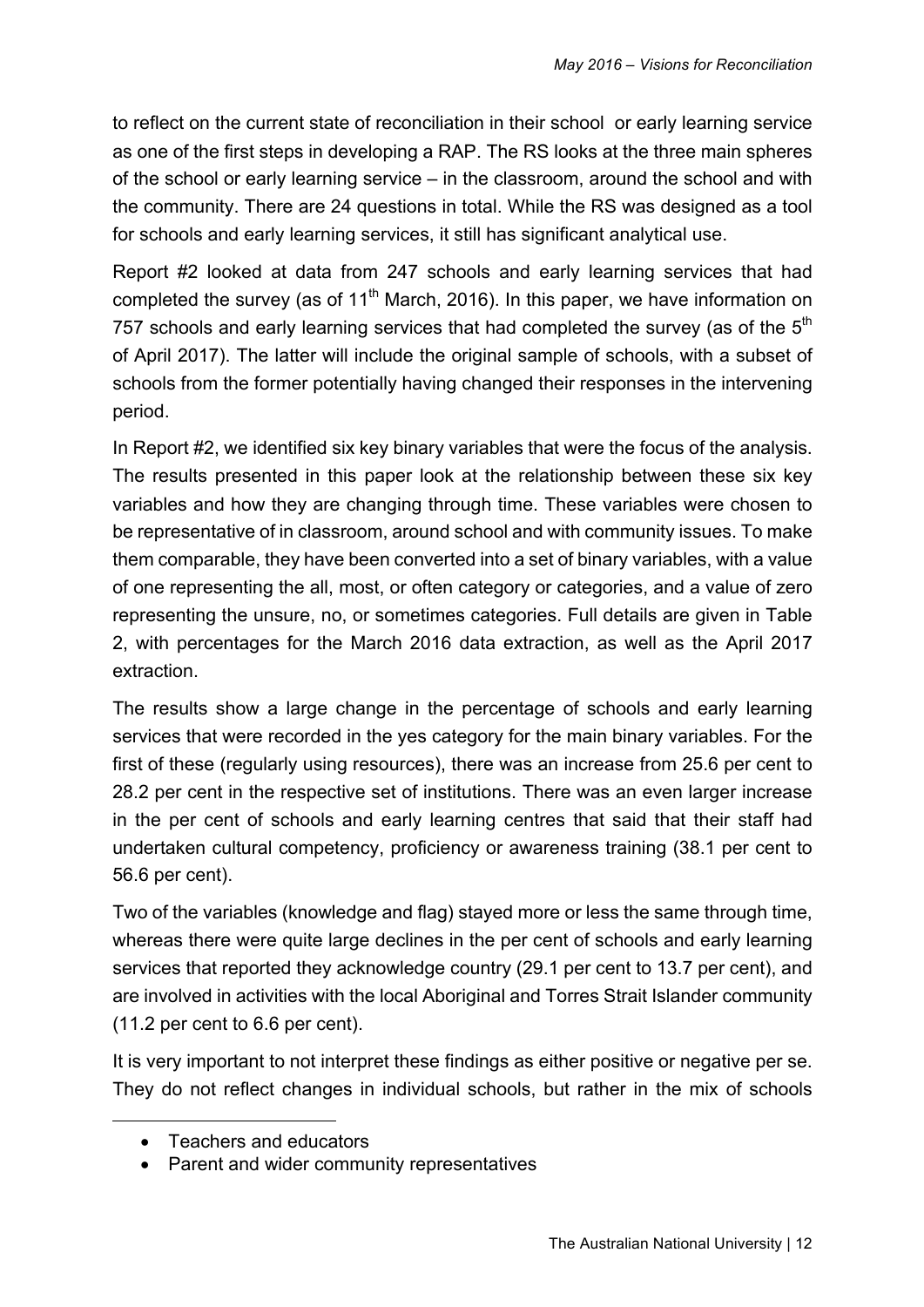engaged in *Narragunnawali*. When the analysis is replicated on the subset of schools and early learning services that were observed in both the March 2016 and the April 2017 survey, there was very little change at the individual school level in responses.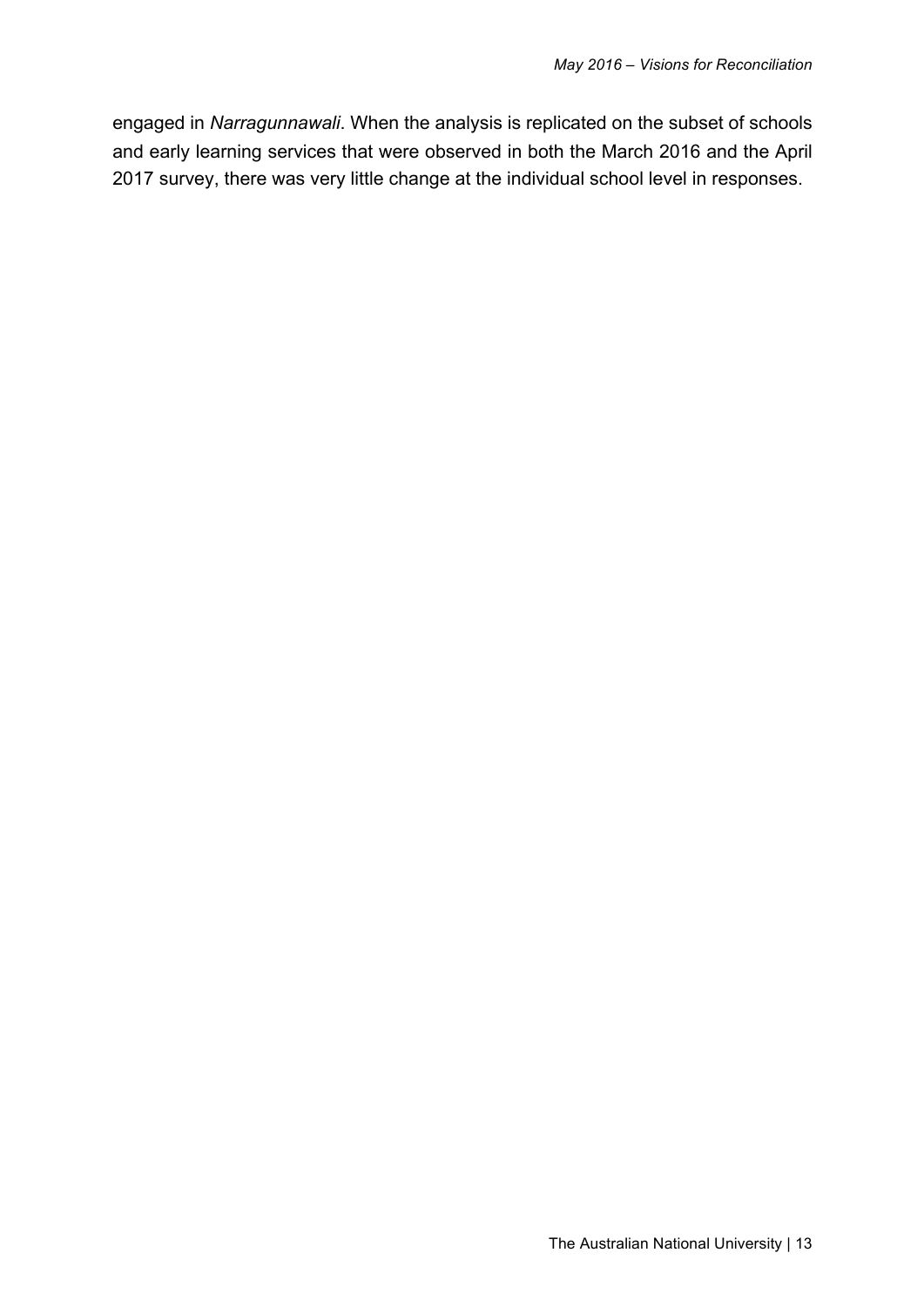## Table 2 Key binary variables

| Name          | Question                                            | Yes categories            | March 2016 % | April 2017 % | No categories                |
|---------------|-----------------------------------------------------|---------------------------|--------------|--------------|------------------------------|
| Regularly use | Q 1. How many teachers and educators regularly      | All, Most                 | 25.6         | 28.2         | Only a few, None, Unsure     |
|               | use Aboriginal and Torres Strait Islander teaching  |                           |              |              |                              |
|               | and learning resources to assist in teaching?       |                           |              |              |                              |
| Knowledgeable | Q 3. How many teachers and educators feel           | All, Most                 | 13.9         | 12.9         | Only a few, None, Unsure     |
|               | knowledgeable about local Aboriginal and Torres     |                           |              |              |                              |
|               | Strait Islander histories and cultures?             |                           |              |              |                              |
| Flag          | Q 8. Does your school or early learning service fly | Both Aboriginal and       | 61.9         | 58.7         | No, Unsure                   |
|               | or display the Aboriginal and the Torres Strait     | Torres Strait flags, Just |              |              |                              |
|               | Islander flags permanently?                         | Aboriginal flag           |              |              |                              |
| Acknowledge   | Q 9. How often does your school or early learning   | Always, often             | 29.1         | 13.7         | Sometimes, Never, Unsure     |
|               | service Acknowledge Country at regular events?      |                           |              |              |                              |
| Competency    | Q 13. How many of your staff members have           | All, most, yes            | 38.1         | 56.6         | No, None, Only a few, Unsure |
|               | undertaken some level of Aboriginal and Torres      |                           |              |              |                              |
|               | Strait Islander cultural competency, proficiency or |                           |              |              |                              |
|               | awareness training?                                 |                           |              |              |                              |
| Activities    | Q 21. How often is your school or early learning    | Always, often             | 11.2         | 6.6          | Sometimes, Never, Unsure     |
|               | service involved in activities with your local      |                           |              |              |                              |
|               | Aboriginal and Torres Strait Islander community?    |                           |              |              |                              |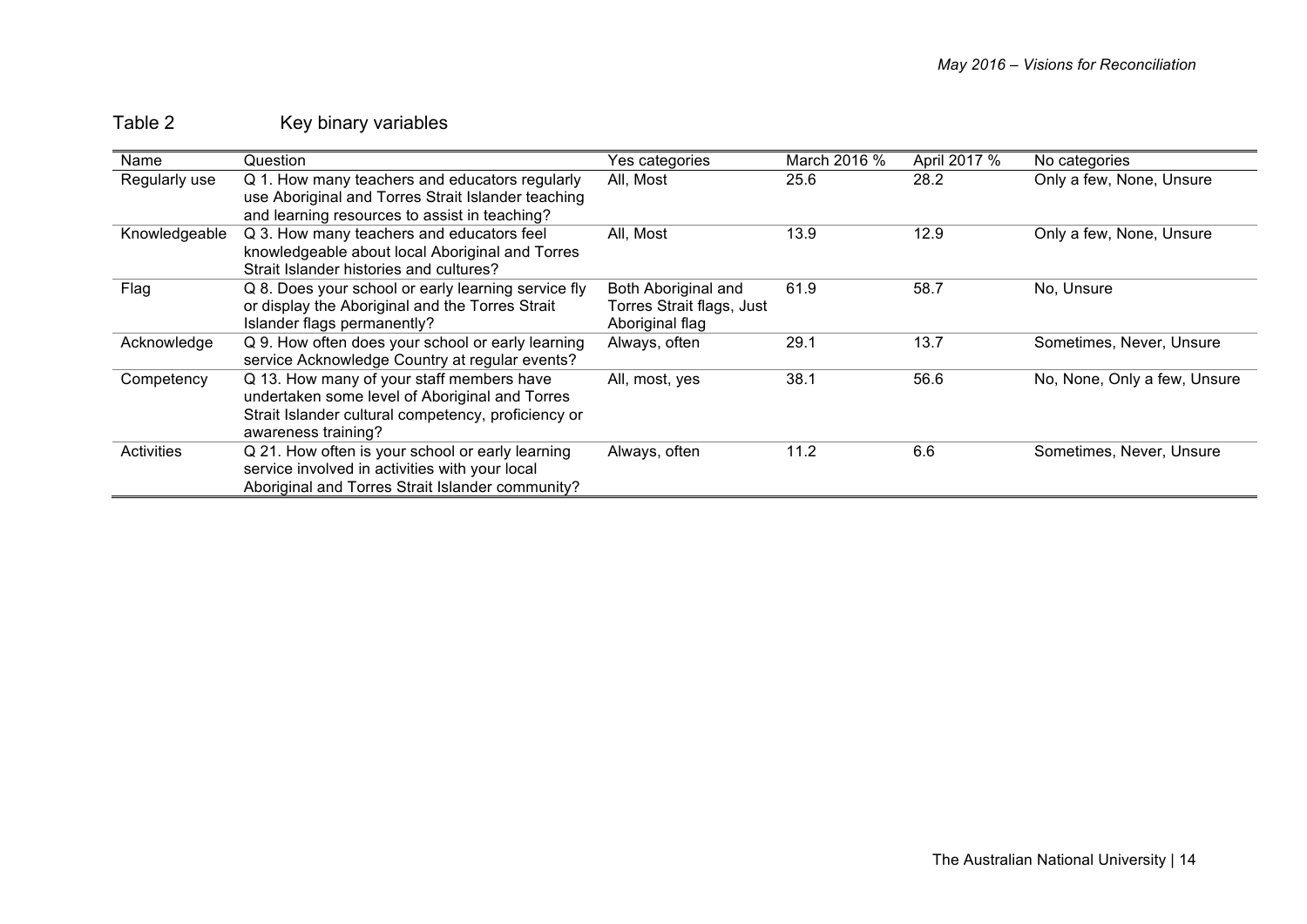Table 3 looks at the bivariate correlation between the variables. These correlations are bounded by -1 (as one variable goes up, the other goes down) and +1 (as one variable goes up, the other also goes up). A value of 0 for the correlations means that there is no observed relationship between the variables.

|               | Regularly use | Knowledgeable | Flag   | Acknowledge | Competency |
|---------------|---------------|---------------|--------|-------------|------------|
| Knowledgeable | 0.3172        |               |        |             |            |
| Flag          | 0.1502        | 0.1630        |        |             |            |
| Acknowledge   | 0.1585        | 0.2004        | 0.1938 |             |            |
| Competency    | 0.1641        | 0.0910        | 0.1940 | 0.0702      |            |
| Activities    | 0.1638        | 0.2618        | 0.1038 | 0.2956      | 0.0071     |

The first thing to note from Table 3 is that all correlations are greater than 0. In other words, schools or early learning services that respond yes to one of the questions are no less likely to respond yes to the other questions. There are, however, correlations that have a stronger association than others, and these are highlighted in the table.

Those schools or early learning services that display a flag are more likely to have teachers that have completed cultural competency, proficiency or awareness training and are more likely to Acknowledge Country at events at the school or early learning service. Those schools and early learning services where teachers feel knowledgeable about local Aboriginal and Torres Strait Islander histories and cultures are more likely to be involved in activities with the local Aboriginal and Torres Strait Islander community. Knowledge was also associated with the regular use of Aboriginal and Torres Strait Islander teaching and learning resources to assist in classroom teaching.

The correlations presented in Table 3 do not imply causality. We don't know whether one of the variables is directly influencing the other, or whether the effect runs in the opposite direction. There may also be a third (unobserved) factor that influences them both. However, it is important to recognise that all schools or early learning services in the sample had commenced a RAP. We can assume, therefore, that at least to a certain degree all of the institutions have made a conscious commitment towards reconciliation. The fact that there are large positive relationships between some of the variables (and no negative relationships) gives strong *prima facie* evidence that different aspects of reconciliation are mutually supportive.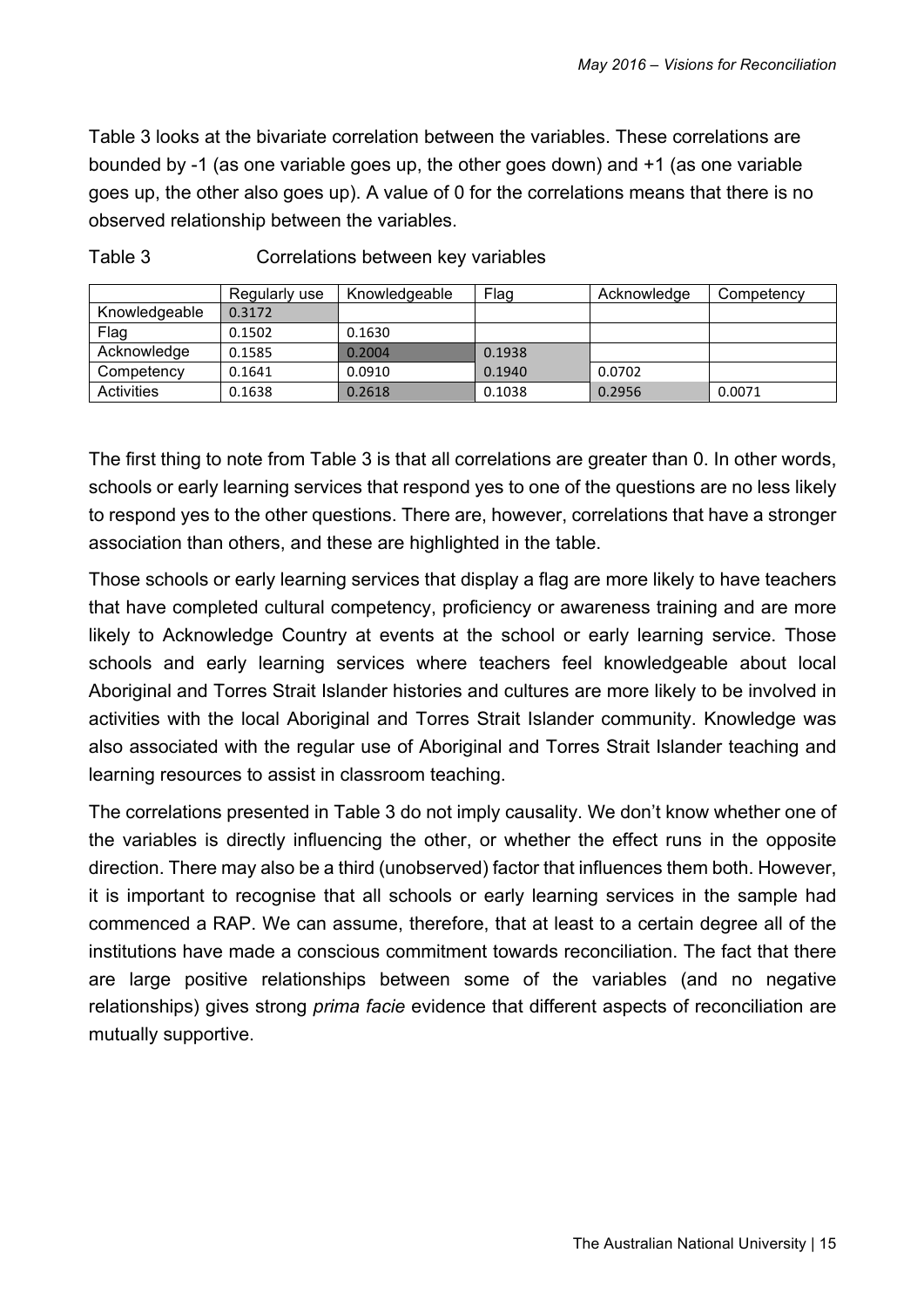# **Reconciliation in the classroom, around the school and with the community – Factors associated with responses**

To extend the analysis of responses to RS, we use characteristics of the schools to look at what is associated with the key binary variables summarised in Tables 2 and 3. In order to analyse the factors associated with the survey response, a regression-style analysis is used. Specifically, we consider whether a particular variable is associated or correlated with answering yes to that question whilst holding constant or abstracting from all other variables in the model. For example, we know that Catholic or Independent schools are more likely to be Secondary schools than Infants/Primary schools. In our analysis, we look at whether Catholic or Independent schools are more likely to regularly use Aboriginal and Torres Strait Islander resources (for example) than a Government school regardless of whether the school is an Infants/Primary or Secondary one. Similarly, we look at the association between the Indigenous share of the area and having a RAP for a given level of remoteness. This is not quite a causal relationship, as there are other unobserved characteristics that aren't in the model. But it is getting closer to a direct association.

I present the results in Table 6 as marginal effects or the difference in probability of responding yes compared to a school or early learning service with the base case characteristics. The base case characteristics are in essence a school or early learning service with the reference category characteristics from Table 1 in the previously cited paper for the binary variable and mean characteristics for the continuous variables. For example, the base case against which Catholic or Independent schools are compared is a Government school.

The marginal effects for the binary variables are then expressed as the difference between a school or early learning service with that characteristic and a school or early learning service with the base case characteristics whilst holding all else constant. The marginal effects for the continuous variables are expressed as the difference in probability from a one-unit change in that variable.

Following on from the previous example, the probability of a government school reporting all or most teachers and educators feel knowledgeable about local Aboriginal and Torres Strait Islander histories and cultures was 0.175 (found in the last row of the second column of results). By contrast, an Independent school in the sample with an otherwise identical set of characteristics had a probability of 0.077. The estimated marginal effect (or difference) is therefore estimated to be -0.098. Those variables that are statistically significant at the 10% level at least are marked with a \*.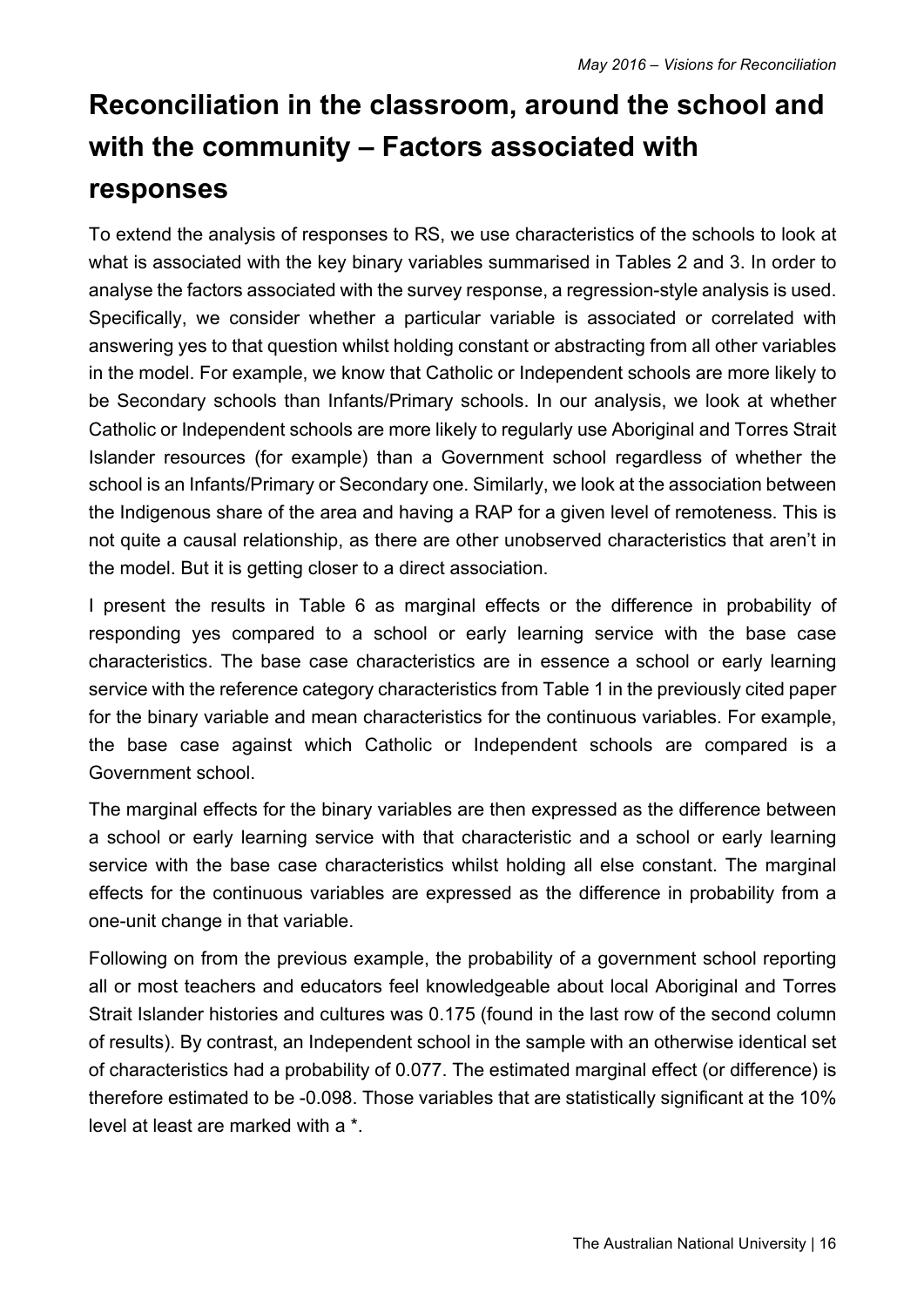Table 4 Factors associated with key binary variables of reconciliation in the classroom, around the school and with the community

| Explanatory           | Regularly | Knowledgeable | Flag      | Acknowledge | Competency | Activities |
|-----------------------|-----------|---------------|-----------|-------------|------------|------------|
| variables             | use       |               |           |             |            |            |
| Catholic school       | $-0.044$  | $-0.001$      | $-0.031$  | $-0.041$    | $-0.044$   | $-0.064*$  |
| Independent school    | $-0.112$  | $-0.098*$     | $-0.090$  | $-0.063$    | $-0.112$   | $-0.073*$  |
| Early learning centre | 0.163     | $-0.082*$     | $-0.051$  | $-0.130*$   | $0.163*$   | $-0.033$   |
| Secondary or          |           |               |           |             |            |            |
| combined school       | 0.127     | $-0.009$      | $0.152*$  | $0.202*$    | $0.127*$   | $0.177*$   |
| Boarding school       | 0.126     | 0.133         | 0.053     | 0.029       | 0.126      | 0.061      |
| School in regional or |           |               |           |             |            |            |
| remote area           | $-0.057$  | 0.012         | $-0.073$  | 0.002       | $-0.057$   | $-0.027$   |
| Per cent of area      |           |               |           |             |            |            |
| identified as being   |           |               |           |             |            |            |
| Indigenous            | 0.003     | 0.000         | 0.009     | 0.003       | 0.003      | $-0.002$   |
| Per cent of area born |           |               |           |             |            |            |
| overseas              | $-0.001$  | 0.002         | $-0.001$  | $-0.001$    | $-0.001$   | $-0.002$   |
| <b>SEIFA</b>          |           |               |           |             |            |            |
| advantage/disadvant   |           |               |           |             |            |            |
| age percentile of     |           |               |           |             |            |            |
| area                  | 0.000     | $-0.002*$     | $-0.002*$ | $-0.001$    | 0.000      | $-0.001*$  |
| Predicted probability |           |               |           |             |            |            |
| for base case         | 0.496     | 0.175         | 0.703     | 0.208       | 0.496      | 0.083      |

There were three variables that had a consistent association across the six outcomes, either having a statistically significant association in one direction (positive or negative) or no association. The strongest and most consistent association was with socioeconomic status. Those schools or early learning services in relatively advantaged areas were significantly less likely to report that their teachers were knowledgeable about Aboriginal and Torres Strait Islander histories and culture, less likely to report they flew at least one of the flags, and less likely to report they were involved in activities with the local community. *Narragunnawali* is a program that provides a framework, advice and support. However, within the current framework, it does not provide funding for activities. What the results in Table 4 show, however, is that it is the relatively advantaged schools that are less likely to report a number of the key aspects of reconciliation in action.

Teachers in Independent schools were reported to be less likely to be knowledgeable on Aboriginal and Torres Strait Islander issues (as mentioned earlier). They were also reported to be significantly less likely to participate in activities with the community. These schools may need extra support and/or encouragement to change from this baseline. Finally, teachers in early learning services were more likely to have undertaken cultural competency, proficiency or awareness training, but less likely to report that they were knowledgeable about Aboriginal and Torres Strait Islander histories and culture and also less likely to report that they acknowledged country.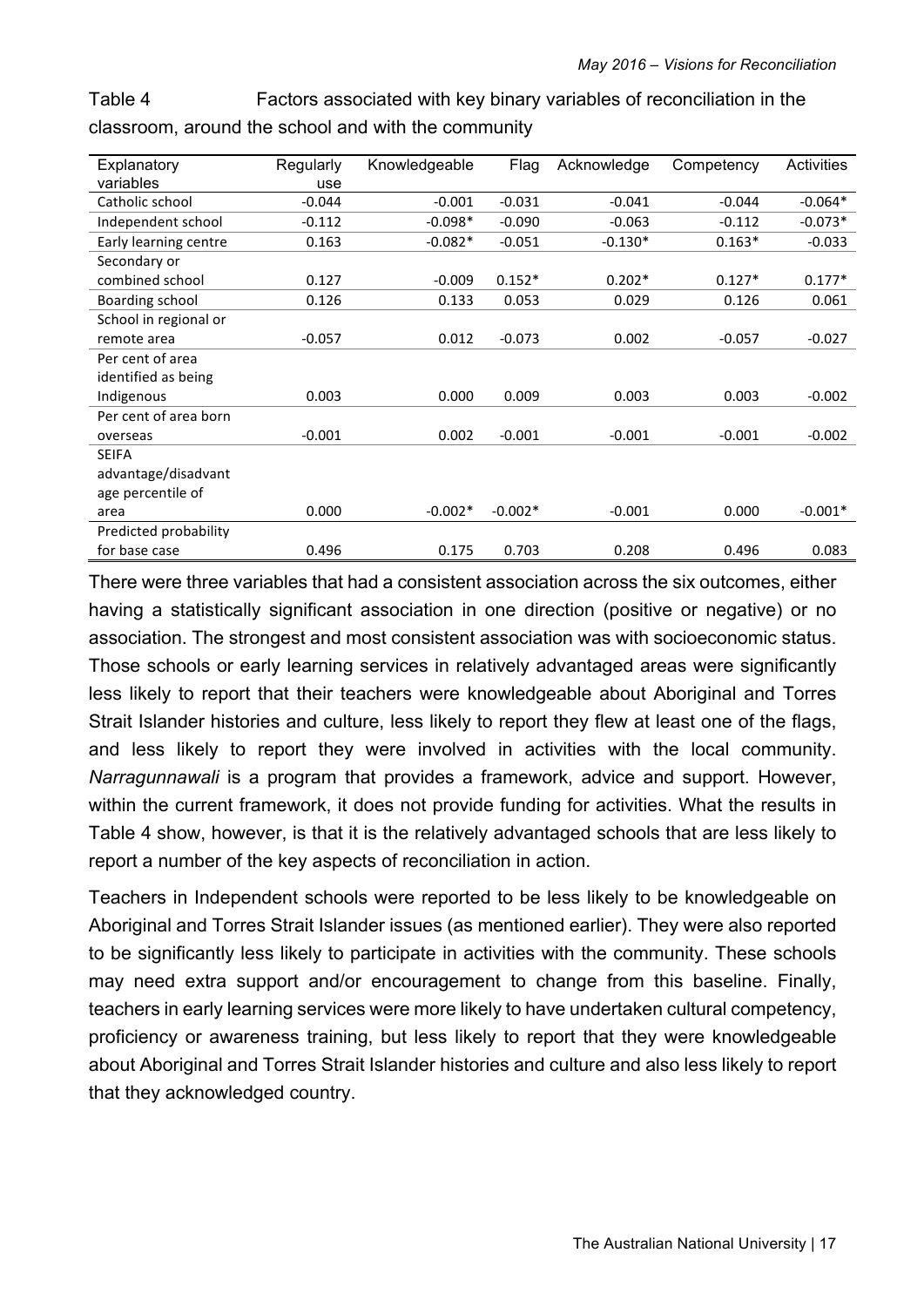# **Visions for Reconciliation – Analysing statements within** *Narragunnawali*

One of the actions within *Narragunnawali* is for the RAPWGs to draft a Vision for Reconciliation statement. For this paper, we had Vision Statements for 633 schools and early learning services, which contained a total of around 64,500 words. The following word cloud (where the size of words is weighted by the frequency of their appearance), gives a visual representation of the content of the Vision Statements.





Not surprisingly, the most commonly used words in the Vision Statements were Aboriginal, Torres Strait Islander, and Reconciliation. Other common words that were identified were more instructive. This includes community/communities (595 times), people (450), children (436), culture (403) and respect (322). Perhaps what is most interesting is that the verb with the most common response is 'will' (appearing 363 times) and 'can' (156 times), indicating a strong confidence in the ability of the school or early learning service to achieve its aims.

Despite these common themes, the Vision statements were heterogeneous in terms of length, structure, and content (themes, specificity, etc.). We undertook detailed analysis using a subset of statements (randomly identified from the complete population) to identify themes and variation. All Vision Statements were sorted using Excel's RAND function, and then 10 per cent were manually reviewed. Of these selected, the longest statement was 531 words, whereas roughly one out of every five were blank.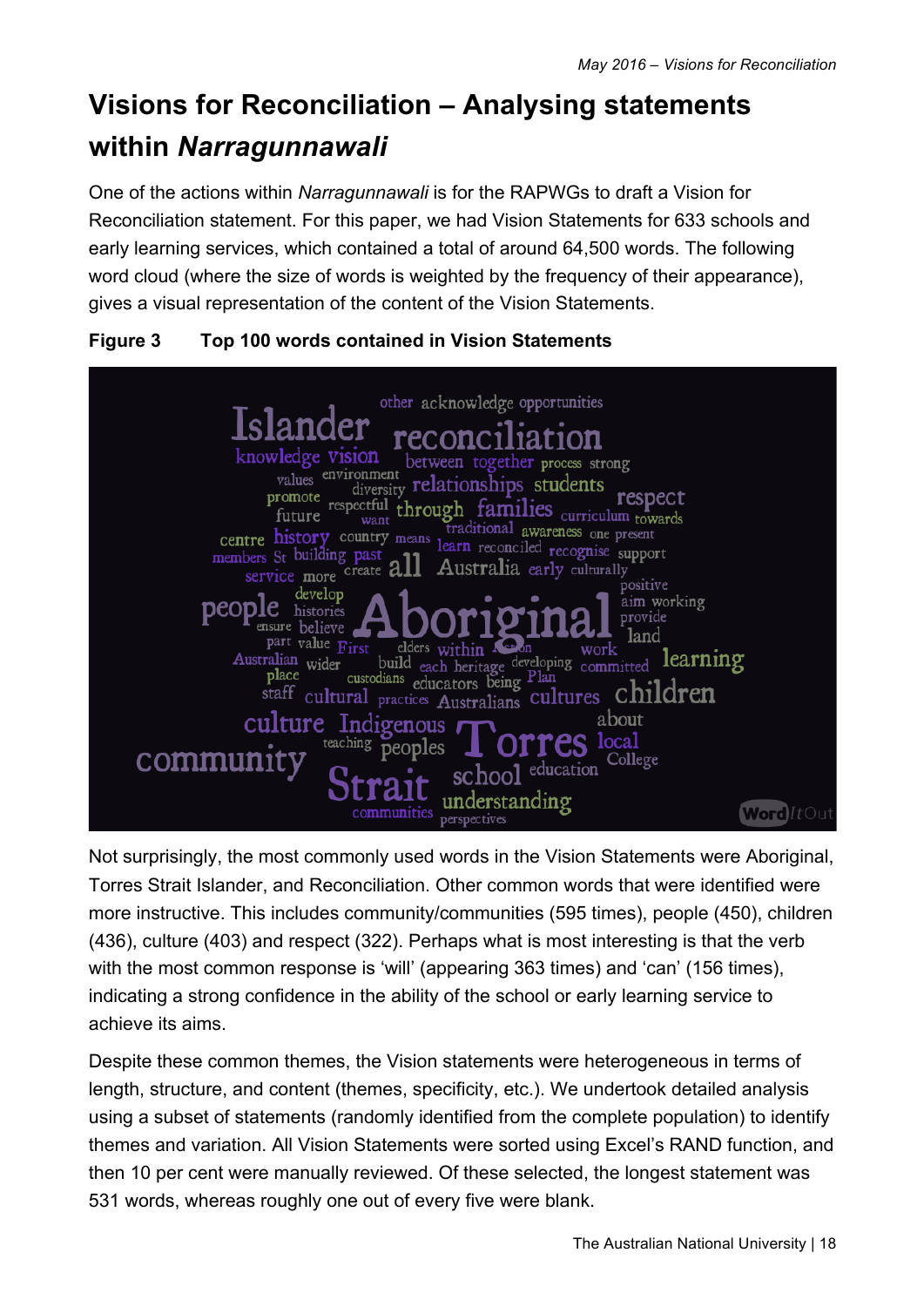The distribution of word length (from the subset of Vision Statements analysed) is outlined below:



#### **Figure 4 Distribution of Vision Statement lengths**

Two (anonymised) examples at different ends of the spectrum are listed below:

• Vision Statement #4 *– At <school or early learning service> Reconciliation means that we remember the past hurts and say sorry and commemorate past events. Reconciliation also means that we celebrate the present and the future through creating awareness and respect for Aboriginal and Torres Strait Islander people and their culture. By doing this we hope to enable people to develop respect for different cultures especially Aboriginal and Torres Strait Islander culture and in turn make connections to this culture for all Australians. At <school or early learning service> we celebrate Sorry Day, Reconciliation Week and NAIDOC Week through whole school liturgies, prayer and various activities. Our curriculum embraces Aboriginal and Torres Strait Islander cultures and students learn about this in a variety of Learning Areas. We have teachers who are knowledgeable about cultural diversity and we also draw on people from the community to also teach about Aboriginal and Torres Strait Islander culture at various time throughout the year. Welcome to country is used at assemblies and gatherings throughout the year and students are familiar with the tradition owners of the land in our area. We have established a <…> group for our older indigenous students so that they are able to come together once a week and share and learn more about their own cultures and backgrounds. Students in this group then become great advocates for Aboriginal and Torres Strait Islander cultures. Our vision is to continue to do the things we are*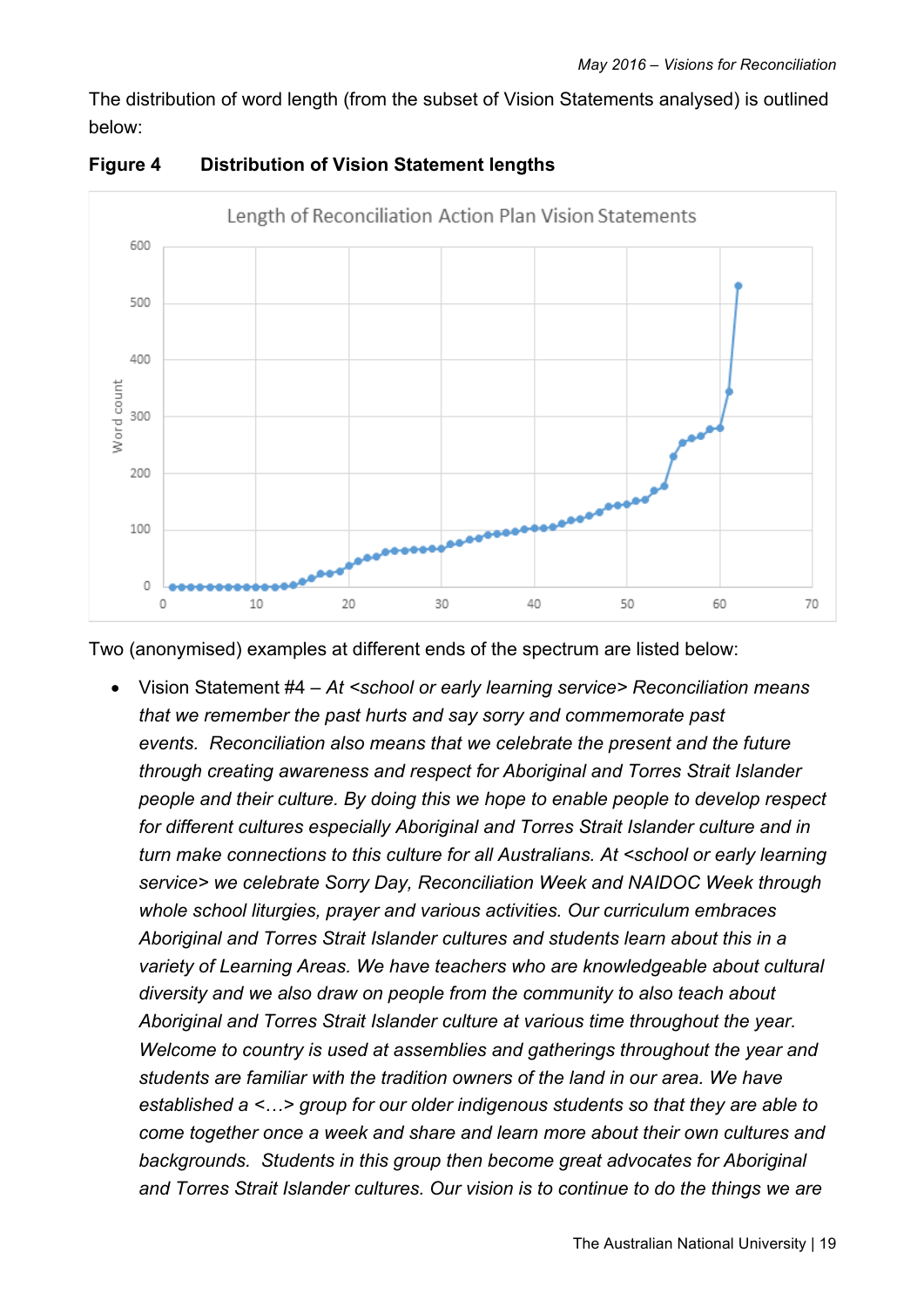*at the school and build upon them so that Reconciliation is alive and strong in our school community.*

• Vision Statement #20 *– To educate our children, staff and families about the relationship we all share as Australians.*

Analysis of the sample text identified four main sets of themes and ideas that occurred frequently, five that sometimes appeared, and two important themes and ideas that rarely appeared. These are outlined in Table 5 below, along with indicative examples.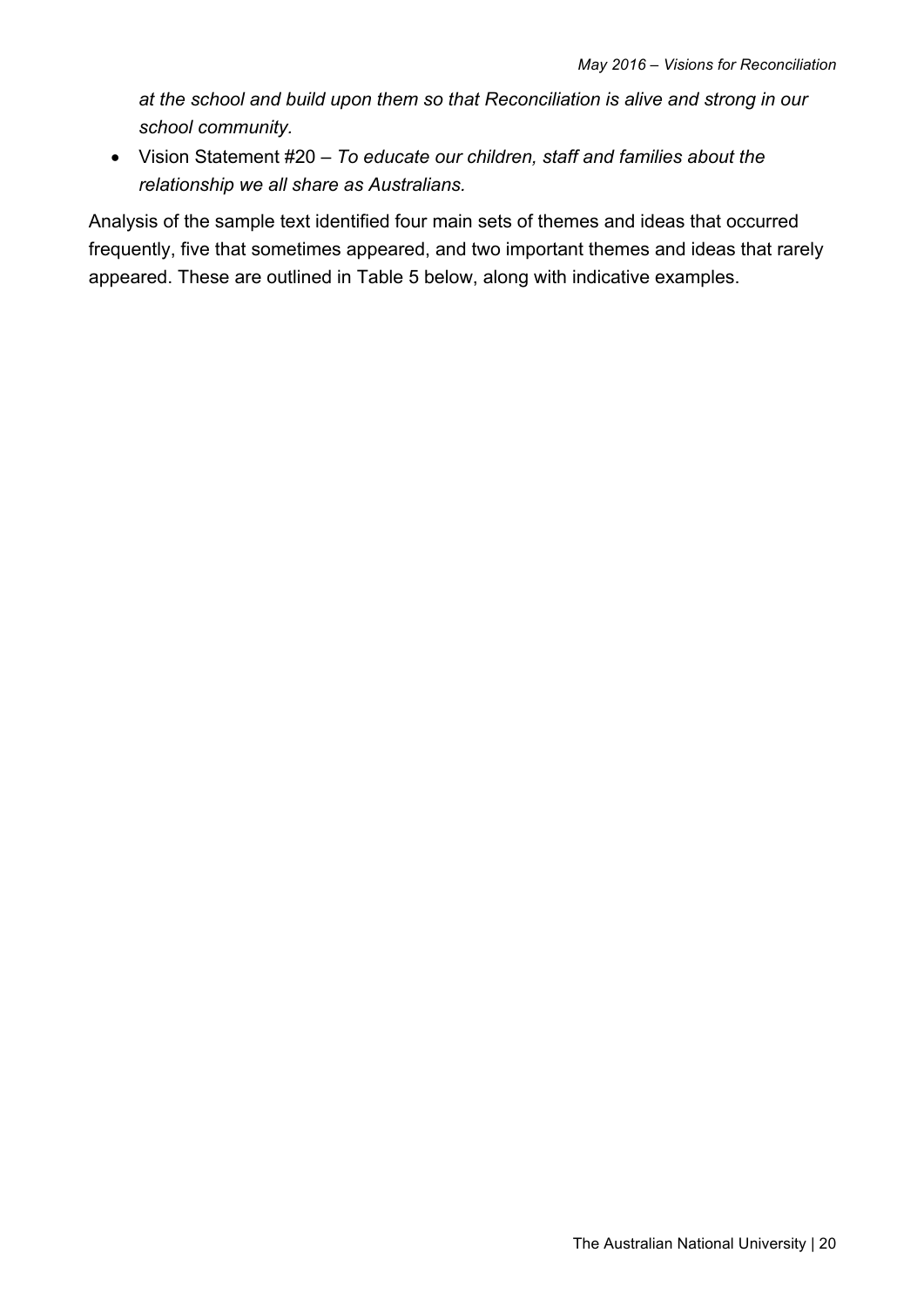#### **Table 5 Themes, ideas and indicative examples**

| <b>Theme and ideas</b>                                                                   | <b>Example quote 1</b>                                                                                                                                                                                                                                                                                                                                                                                 | <b>Example quote 2</b>                                                                                                                                                     | <b>Example quote 3</b>                                                                                                                                                                                                                                                                                                                       |
|------------------------------------------------------------------------------------------|--------------------------------------------------------------------------------------------------------------------------------------------------------------------------------------------------------------------------------------------------------------------------------------------------------------------------------------------------------------------------------------------------------|----------------------------------------------------------------------------------------------------------------------------------------------------------------------------|----------------------------------------------------------------------------------------------------------------------------------------------------------------------------------------------------------------------------------------------------------------------------------------------------------------------------------------------|
| <b>Frequently appearing</b>                                                              |                                                                                                                                                                                                                                                                                                                                                                                                        |                                                                                                                                                                            |                                                                                                                                                                                                                                                                                                                                              |
| Respect and recognition                                                                  | "We are committed to building<br>partnerships based on trust,<br>respect and recognition of the<br>rights of Aboriginal and Torres<br>Strait Islander peoples" -                                                                                                                                                                                                                                       | "Developing an organisational<br>culture here at the service<br>which values and respects<br><b>Aboriginal and Torres Strait</b><br>Islander people and their<br>culture." | "We look forward to a society<br>that recognises Aboriginal and<br><b>Torres Strait Islander people</b><br>together in a respectful<br>partnership."                                                                                                                                                                                         |
| Partnerships and relationships                                                           | "As a school, our vision is to<br>create a two-way partnership<br>and to begin building strong<br>relationships between us, and<br>the Indigenous People of<br>Australia."                                                                                                                                                                                                                             | "We want to create meaningful<br>relationships with the local<br>elders and Aboriginal and<br>Torres Strait community."                                                    | " <school early="" learning<br="" or="">service&gt; promotes<br/>Reconciliation through its<br/>relationships with <local<br>University&gt; elders and the<br/>everyday curriculum choices we<br/>make.</local<br></school>                                                                                                                  |
| Learning about Aboriginal and<br><b>Torres Strait Islander histories</b><br>and cultures | "We encourage and support the<br>school community to develop a<br>deeper understanding of<br><b>Aboriginal and Torres Strait</b><br>Islanders' culture and history.<br>As a result, we have a<br>responsibility to be informed of<br>the true history, understanding<br>of differences in cultural laws,<br>spirituality and customs of the<br>many cultures that make up our<br>First Nation people." | "To become more<br>knowledgeable about the<br>Aboriginal History and way of<br>life."                                                                                      | "Our vision for Reconciliation is<br>built on striving for a culture of<br>respect, friendship and trust.<br>We aim to achieve this by<br>encouraging students and staff<br>to actively embrace diversity.<br>We recognise the special place<br>and culture of Aboriginal and<br><b>Torres Strait Islander peoples</b><br>within Australia." |
| <b>Sometimes appearing</b>                                                               |                                                                                                                                                                                                                                                                                                                                                                                                        |                                                                                                                                                                            |                                                                                                                                                                                                                                                                                                                                              |
| Definitions/conceptualisations<br>of reconciliation                                      | "Reconciliation means we<br>remember the past, and look to<br>making Aboriginal and Torres<br>Strait Islander culture and                                                                                                                                                                                                                                                                              | "Reconciliation is about learning<br>the truth about our country's<br>history and accepting the past."                                                                     | "Reconciliation is about<br>respecting the traditional<br>owners of this land and<br>respecting their culture and                                                                                                                                                                                                                            |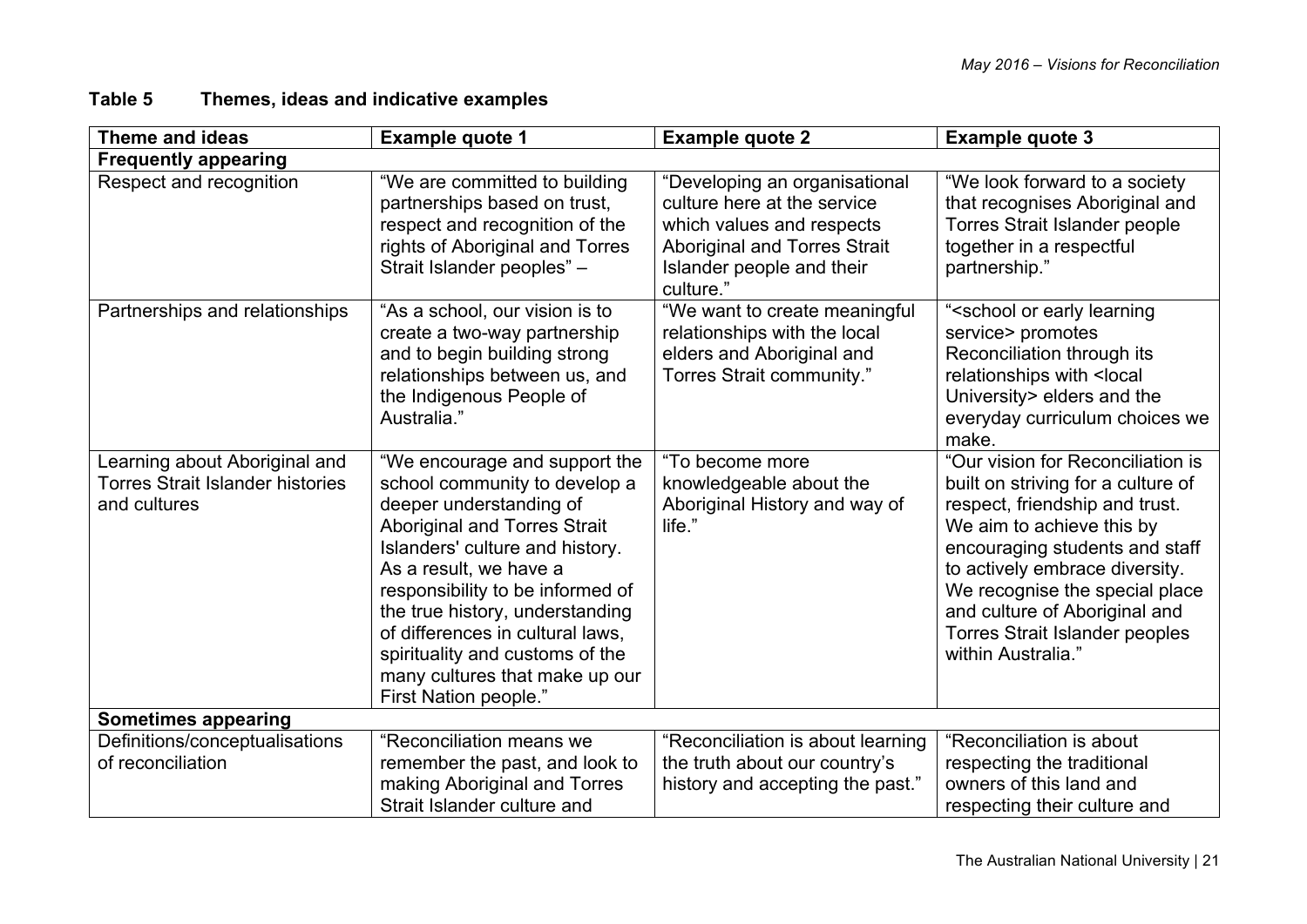|                                      | history recognised and                                     |                                                                                                         | beliefs. It is about learning to                         |
|--------------------------------------|------------------------------------------------------------|---------------------------------------------------------------------------------------------------------|----------------------------------------------------------|
|                                      | celebrated today."                                         |                                                                                                         | recognise the importance their                           |
|                                      |                                                            |                                                                                                         | people have to this land. We                             |
|                                      |                                                            |                                                                                                         | believe that a reconciled                                |
|                                      |                                                            |                                                                                                         | Australia is one nation which is                         |
|                                      |                                                            |                                                                                                         | respectful, equal and inclusive                          |
|                                      |                                                            |                                                                                                         | of all people and their cultures."                       |
| References to past and present       | "We acknowledge the past                                   | "At Good Shepherd                                                                                       | " <school early="" learning<="" or="" td=""></school>    |
| injustices/harm                      | injustices that Aboriginal and                             | Reconciliation means that we                                                                            | service> views Reconciliation                            |
|                                      | <b>Torres Strait Islander people</b>                       | remember the past hurts and                                                                             | as an opportunity to redress the                         |
|                                      | have suffered and the resilience                           | say sorry and commemorate                                                                               | inequities that exist between                            |
|                                      | that they have shown. We<br>understand that Aboriginal and | past events."                                                                                           | Indigenous and non-Indigenous<br>Australians. We believe |
|                                      | <b>Torres Strait Islander people</b>                       |                                                                                                         | Reconciliation means paying                              |
|                                      | continue to experience                                     |                                                                                                         | thoughtfully focused attention to                        |
|                                      | disadvantage and lack of                                   |                                                                                                         | Australia's complex histories                            |
|                                      | understanding."                                            |                                                                                                         | and acknowledging the diverse                            |
|                                      |                                                            |                                                                                                         | experiences of Aboriginal and                            |
|                                      |                                                            |                                                                                                         | <b>Torres Strait Islander peoples</b>                    |
|                                      |                                                            |                                                                                                         | who have too often endured                               |
|                                      |                                                            |                                                                                                         | cruel injustices."                                       |
| Acknowledgement of Country,          | "We acknowledge the                                        | " <school early="" learning<="" or="" td=""><td>"Firstly respectfully recognise</td></school>           | "Firstly respectfully recognise                          |
| <b>Traditional Owners/Custodians</b> | Ngunnawal Land on which we                                 | service> recognise and pay                                                                              | and encourage interactions with                          |
|                                      | are situated each and every day                            | respect to the traditional                                                                              | the traditional Custodians of the                        |
|                                      | and use Wiradjuri language in                              | custodians of the land in which                                                                         | Land we operate on, that being                           |
|                                      | greetings and in song." -                                  | it resides, the <traditional< td=""><td>the <traditional owners="">."</traditional></td></traditional<> | the <traditional owners="">."</traditional>              |
|                                      |                                                            | owners>. We all walk on their                                                                           |                                                          |
|                                      |                                                            | sacred ground and by                                                                                    |                                                          |
|                                      |                                                            | acknowledge them in all that we                                                                         |                                                          |
|                                      |                                                            | do, by paying our respects at                                                                           |                                                          |
|                                      |                                                            | every opportunity, for they are                                                                         |                                                          |
|                                      |                                                            | the custodians with the intricate                                                                       |                                                          |
|                                      |                                                            | knowledge of this land that we                                                                          |                                                          |
|                                      |                                                            | all share today."                                                                                       |                                                          |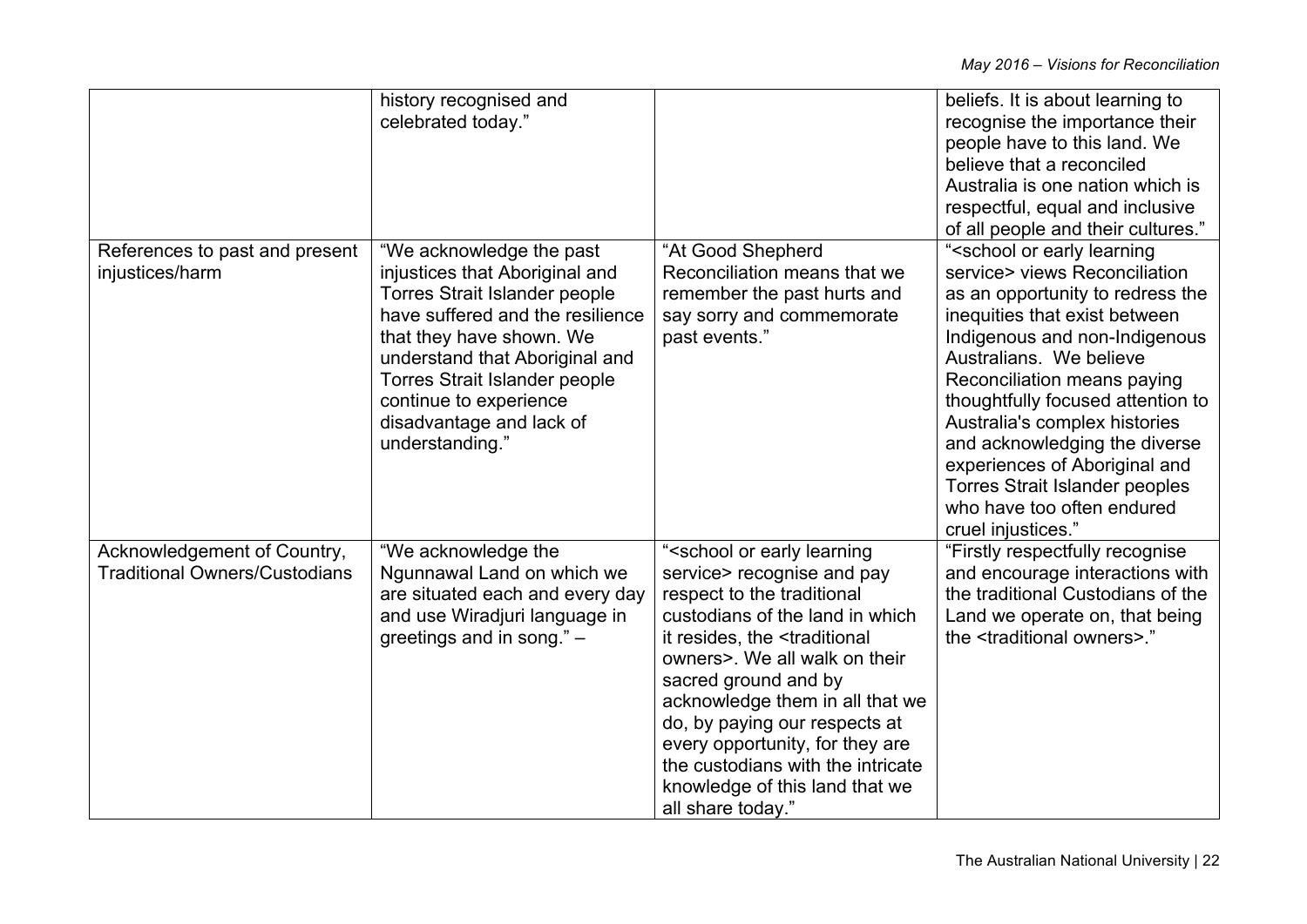| Diversity and multiculturalism           | "Recognise, celebrate and<br>embrace the richness of<br>Aboriginal culture, and value<br>the central role it plays in our<br>multicultural community"                                                                                                                                                                                                                                                             | "Our school vision for<br>reconciliation is to create a<br>school that nurtures and<br>strengthens students, where<br>diversity is acknowledged and<br>students are encouraged to be<br>the best they can be."                                                                                                                                                                                                                                                          | "We believe in fostering respect<br>for all cultural backgrounds and<br>believe that Indigenous<br>Australian cultures should be an<br>important part of our<br>educational programs."                                                                                                                                                                                               |
|------------------------------------------|-------------------------------------------------------------------------------------------------------------------------------------------------------------------------------------------------------------------------------------------------------------------------------------------------------------------------------------------------------------------------------------------------------------------|-------------------------------------------------------------------------------------------------------------------------------------------------------------------------------------------------------------------------------------------------------------------------------------------------------------------------------------------------------------------------------------------------------------------------------------------------------------------------|--------------------------------------------------------------------------------------------------------------------------------------------------------------------------------------------------------------------------------------------------------------------------------------------------------------------------------------------------------------------------------------|
| Broad commitments to action              | "We at <school early="" learning<br="" or="">service&gt; plan on embarking on<br/>a journey to embed an<br/>Aboriginal perspective into our<br/>Early Childhood curriculum"</school>                                                                                                                                                                                                                              | "The <school early="" learning<br="" or="">service&gt; Action Group will be<br/>instrumental in supporting<br/>Reconciliation within our school<br/>and the wider community. We<br/>will work with Catholic<br/>Education of <state territory=""><br/>to follow policies and<br/>procedures relating to<br/><b>Aboriginal and Torres Strait</b><br/>Islander Australians."</state></school>                                                                             | "We are committed to making<br>our curriculum seamless with<br><b>Aboriginal and Torres Strait</b><br>Islander and the wider<br>Australian community."                                                                                                                                                                                                                               |
| <b>Rarely appearing</b>                  |                                                                                                                                                                                                                                                                                                                                                                                                                   |                                                                                                                                                                                                                                                                                                                                                                                                                                                                         |                                                                                                                                                                                                                                                                                                                                                                                      |
| Concrete actions to implement<br>the RAP | "Every Aboriginal and Torres<br>Strait Islander student at<br><school early="" learning<br="" or="">service&gt; is being supported to<br/>match or better the outcomes of<br/>their fellow students,<br/>demonstrated through data and<br/>evaluations of effective<br/>personalised learning programs<br/>that use best practice in<br/>literacy, numeracy and other<br/>critical aspects of learning."</school> | "We will provide awareness of<br>cultural respect and<br>understanding via our<br>curriculum, displays and<br>newsletters. This includes<br>experiences based upon<br>questions from children,<br>planned lessons on key issues<br>and the inclusion of Aboriginal<br>and Torres Strait Islander world<br>views. We will learn about child-<br>rearing practices, ways of<br>thinking and learning and<br>languages/dialects. This will be<br>represented within songs, | "Each group will say an<br>acknowledgment; in their<br>session<br>As a centre we will embrace<br>indigenous culture in our<br>program e.g. dance,<br>performances, stories,<br>language, native food talks.<br>As a centre we will display<br>the flags and with the<br>children we will discuss what<br>the flags represent<br>As a centre we will try and<br>make connections with |